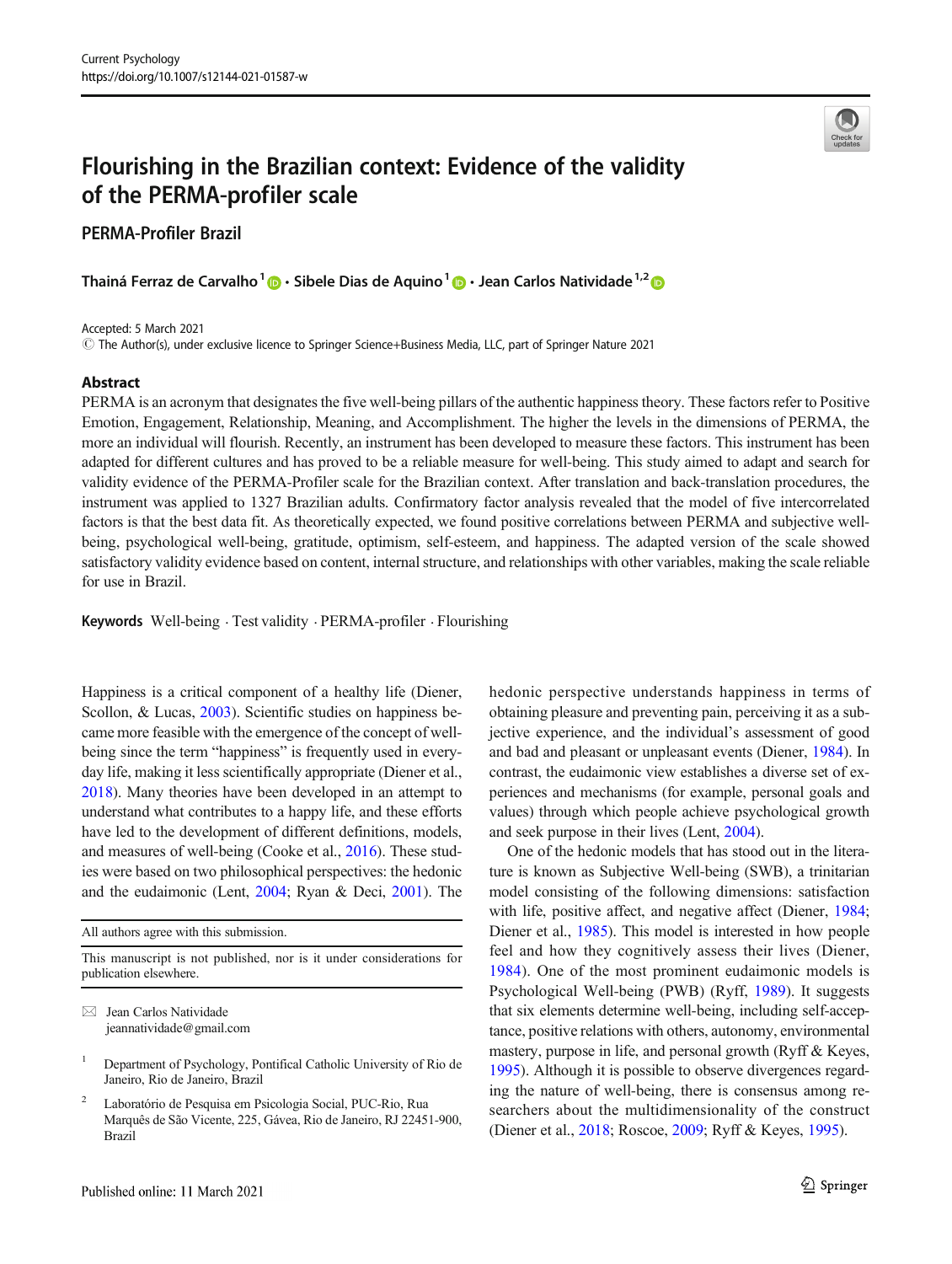# The PERMA Model and the Five Pillars of Well-Being

In an attempt to understand which main elements make up happiness, Seligman [\(2002\)](#page-12-0) developed a theory called "Authentic Happiness". In this model, happiness is composed of three components: Positive Emotion, Engagement, and Meaning. According to this theory, if people had high levels in those three dimensions, their satisfaction with life would also tend to be high (Seligman, [2002](#page-12-0)). In the theory of Authentic Happiness, happiness was operationalized by satisfaction with life (Seligman, [2011](#page-12-0)). Later, realizing some limitations in his theory, Seligman [\(2011\)](#page-12-0) added two new dimensions to his model, giving rise to a new multidimensional theory of well-being called PERMA. The elements added to the new model were Relationship (positive) and Accomplishment. According to this model, well-being is composed of five measurable dimensions that form the acronym PERMA.

Positive emotion (P) refers to any sensation of pleasure, enthusiasm, ecstasy, comfort, or other similar sensation associated with past, present, or future events (Seligman, [2002,](#page-12-0) [2011\)](#page-12-0). One way of estimating flourishing is through individuals' positive experiences since positive affective states are an essential element of well-being (Fredrickson, [2006\)](#page-11-0). Khodarahimi ([2013](#page-11-0)) concludes that the higher the levels of flourishing experienced, the most frequently positive emotions. Fredrickson ([2001](#page-11-0)) highlights not only the importance of positive emotions in the lives of individuals due to their protective effect in the face of life's adversities, resulting from the increase in psychological and even physical resources that they provide, but also highlights their predictive capacity of flourishing. Positive emotions are not only indicators of flourishing but also "produce" it (Fredrickson, [2001](#page-11-0)). The nullifying effect of positive emotions suggests that people can improve their well-being and health through the frequent experience of positive emotions at certain times in order to be able to deal with negative emotions (Fredrickson, [2000\)](#page-11-0).

Engagement (E) refers to a behavior of surrender, or intense involvement, causing the individual to lose track of time and of himself during an activity (Seligman, [2011\)](#page-12-0). This type of engagement, also known as flow, corresponds to the feeling of effortless action experienced in good times (Seligman, [2011\)](#page-12-0). Relationship (R) includes feelings of integration within society or a community, feelings of being cared for by loved ones, and finding satisfaction with one's social network (Seligman, [2011](#page-12-0)). Meaning (M) refers to a sense of direction in life, the feeling that life is valuable, and the awareness that there is a purpose in everything you do; this includes believing in connection with something greater than yourself (Seligman, [2011;](#page-12-0) Steger, [2012](#page-12-0)). Meaning in life has been defined as a purpose that generates motivation and passion (Steger, [2012\)](#page-12-0). Finally, Accomplishment (A) concerns a feeling of satisfaction with the goals that have already been achieved and the capability to be motivated to fulfill or achieve personal goals (Seligman, [2011](#page-12-0)). This dimension refers to the feeling of momentary fulfillment and the feeling of living a "fulfilling life", in its expanded form (Seligman, [2011\)](#page-12-0).

According to Seligman ([2011](#page-12-0)), these five well-being indicators give rise to human flourishing; that is, the higher the levels in each of PERMA dimensions, the more an individual will flourish. Human flourishing represents a state in which people experience positive emotions and experience psychological and social development that simultaneously suggests kindness, generosity, growth, and resilience (Fredrickson & Losada, [2005\)](#page-11-0). To flourish means to live within an optimal range of human functioning in multiple domains (Butler & Kern, [2016](#page-10-0); Seligman, [2011\)](#page-12-0). PERMA integrates hedonic components (the experience of positive emotional states and a desire for fulfillment) and eudaimonic components (the presence of meaning and potential development) into a single model, while most of the previous models include only one or the other (for example, subjective well-being and psychological well-being) (Seligman, [2011](#page-12-0)).

As it is a relatively new theory, few instruments are designed to measure well-being according to the PERMA theory. However, some instruments assess the five domains of PERMA with only one or two items per dimension, such as the Brief Inventory of Thriving (Su et al., [2014](#page-12-0)), which includes PERMA elements without proposing a way to measure them explicitly. Another instrument, developed by Huppert and So [\(2013\)](#page-11-0), includes emotional stability, optimism, resilience, self-esteem, and vitality, in addition to the five PERMA domains, with single items representing each domain.

Optimism, a positive characteristic associated with wellbeing, can be defined by generalized positive expectations that people maintain about future events (Carver et al., [2010](#page-10-0)). This variable has an important role in adapting to stressful conditions (Souri & Hasanirad, [2011\)](#page-12-0). Relationships between optimism and well-being have been found in longitudinal studies (Wrosch & Scheier, [2003\)](#page-12-0). In the research by Huppert and So [\(2013\)](#page-11-0), optimism positively correlates with positive emotion, engagement, positive relationship, meaning, and engagement, with the same dimensions as PERMA (Huppert & So, [2013\)](#page-11-0). Self-esteem is a favorable or unfavorable attitude that a person has towards himself, an individual's assessment regarding himself (Rosenberg, [1965\)](#page-11-0). It is generally considered the evaluative component of the self-concept, a broader representation of the self that includes cognitive and behavioral aspects, and evaluative or affective aspects (Blascovich & Tomaka, [1991\)](#page-10-0). Self-esteem is an essential aspect of emotional health and plays a fundamental role in well-being, being strongly related to positive affects and satisfaction with life (Diener, [1984;](#page-10-0) Padhy et al., [2011\)](#page-11-0).

Another variable that stands out in studies on well-being is gratitude. Emmons ([2004](#page-10-0)) defines gratitude as a pleasant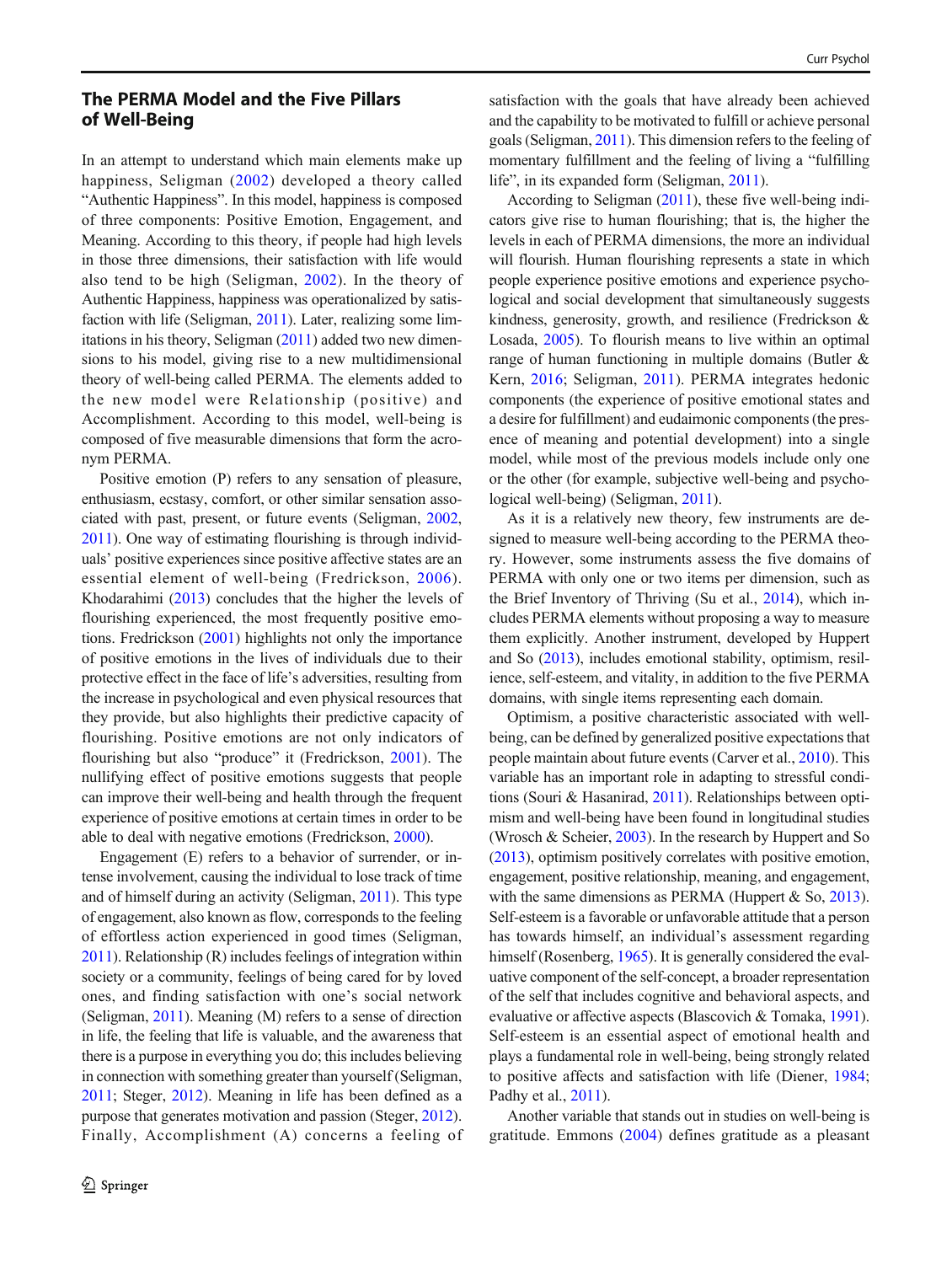feeling of joy directed towards something external, a person or nature, for example, in response to something that has been received, be it a gift given by someone or a moment of happiness, like a sunset. In Peterson and Seligman's ([2004](#page-11-0)) classification, gratitude was considered a strength of character belonging to the so-called "transcendental virtues", with critical benefits for the individual and society. In addition to being characterized as a moral virtue and an emotion, gratitude can also be defined as an attitude, a habit, a personality trait, and a coping response (Emmons & McCullough, [2003\)](#page-10-0). In the study by Butler and Kern [\(2016\)](#page-10-0), gratitude showed positive correlations with all PERMA dimensions.

## The PERMA-Profiler

Given the need for an instrument that would specifically measure the PERMA model, Butler and Kern [\(2016\)](#page-10-0) developed a multidimensional measure of flourishing: the PERMA-Profiler. In addition to proposing a way to assess each of the five dimensions of PERMA separately, this instrument also offers a general well-being score. For the preparation of the instrument's items, an initial database with more than 700 items was developed (see Butler, [2011\)](#page-10-0). After some selection and analyses, the number of items was reduced to three for each domain, adding up to a total of 15 items, which presented adequate psychometric properties. Besides these items that make up the five pillars of well-being, eight items were added to the PERMA-Profiler to measure other factors, which include one item that evaluates general well-being; three items for evaluating the negative emotions of sadness, anger, and anxiety; one item evaluating loneliness; and three items evaluating the self-perception of physical health, giving rise to a final instrument of 23 items. The items for evaluating negative emotions and loneliness interrupt the response tendencies, and the single item about loneliness is a strong predictor of many negative outcomes in life (Butler & Kern, [2016\)](#page-10-0).

This instrument showed satisfactory adjustments to the five-factor structure of the PERMA model (Butler & Kern, [2016](#page-10-0)), among other evidence of validity. A confirmatory factor analysis revealed that the intercorrelated five-factor model fits the data. The PERMA factors were moderately correlated with gratitude and physical health and inversely correlated with negative emotions and loneliness. In addition, the instrument showed satisfactory internal consistency and test-retest reliability indexes (Positive Emotion  $\alpha = .88$ ; Engagement  $\alpha = .72$ ; Relationship  $\alpha = .82$ ; Meaning  $\alpha = .90$ ; Accomplishment  $\alpha = .79$ , and general PERMA  $\alpha$  = .94). The PERMA-Profiler aims to measure well-being economically and reliably, with psychometric properties that indicate its capacity to be used by researchers and professionals who intend to assess general well-being and its multiple domains independently.

Despite its recent publication, the PERMA-Profiler has already been translated in several countries: Germany (Wammerl et al., [2019\)](#page-12-0), Australia (Iasiello et al., [2017](#page-11-0)), Colombia (Hernández-Vergel et al., [2018](#page-11-0)), Korea (Choi et al., [2019\)](#page-10-0), Ecuador (Lima-Castro et al., [2017](#page-11-0)), Greece (Pezirkianidis et al., [2019\)](#page-11-0), Hong Kong (Lai et al., [2018\)](#page-11-0), Indonesia (Hidayat et al., [2018](#page-11-0)), Italy (Giangrasso, [2018\)](#page-11-0), Japan (Watanabe et al., [2018](#page-12-0)) and Turkey (Demirci et al., [2017\)](#page-10-0). The studies on the adaptation of the PERMA-Profiler carried out in Greece and Germany have also tested different structural models to compare them and verify which one would have better adjustment indexes (Pezirkianidis et al., [2019;](#page-11-0) Wammerl et al., [2019\)](#page-12-0).

In Greece, two models were tested. The first was a fivefactor model that included three items for each factor, and the second was a model with a second-order factor where the five PERMA factors load on a higher-order latent factor (Pezirkianidis et al., [2019\)](#page-11-0). In the German study, four competing models were tested: the original model with the five intercorrelated factors and no general factor of well-being, a single-factor model, a second-order factor model, and a bifactor model (Wammerl et al., [2019](#page-12-0)). In both studies, the results showed better adjustment indexes for the first-order model with the five factors, according to the original study by Butler and Kern [\(2016\)](#page-10-0).

Psychological instruments must be developed with excellence, as they help improve new theories and better understand the constructs. The theory of flourishing proposed by Seligman ([2011](#page-12-0)) is still considered recent, and, to date, in Brazil, there are no instruments with evidence of validity that propose to evaluate the PERMA model of wellbeing. The first order five-factor model adopted in most versions of PERMA-Profiler supports the PERMA hypothesis as a multidimensional construct. The fact that a scale has a structure capable of measuring five different dimensions related to well-being in a short form quickly facilitates its use in scientific research. Studies involving well-being can pave the way for new contributions and, consequently, change science courses, enabling humans to understand their potentialities and not just from their weaknesses.

# Present Study

This study aimed to adapt the PERMA-Profiler scale for the Brazilian context and seek its evidence of validity. To this end, procedures were performed to translate the instrument and to search for evidence of validity based on content, internal structure, and relationships with other variables. This study also sought to discuss the relationships between the dimensions of well-being in the PERMA model and other variables commonly studied by Positive Psychology.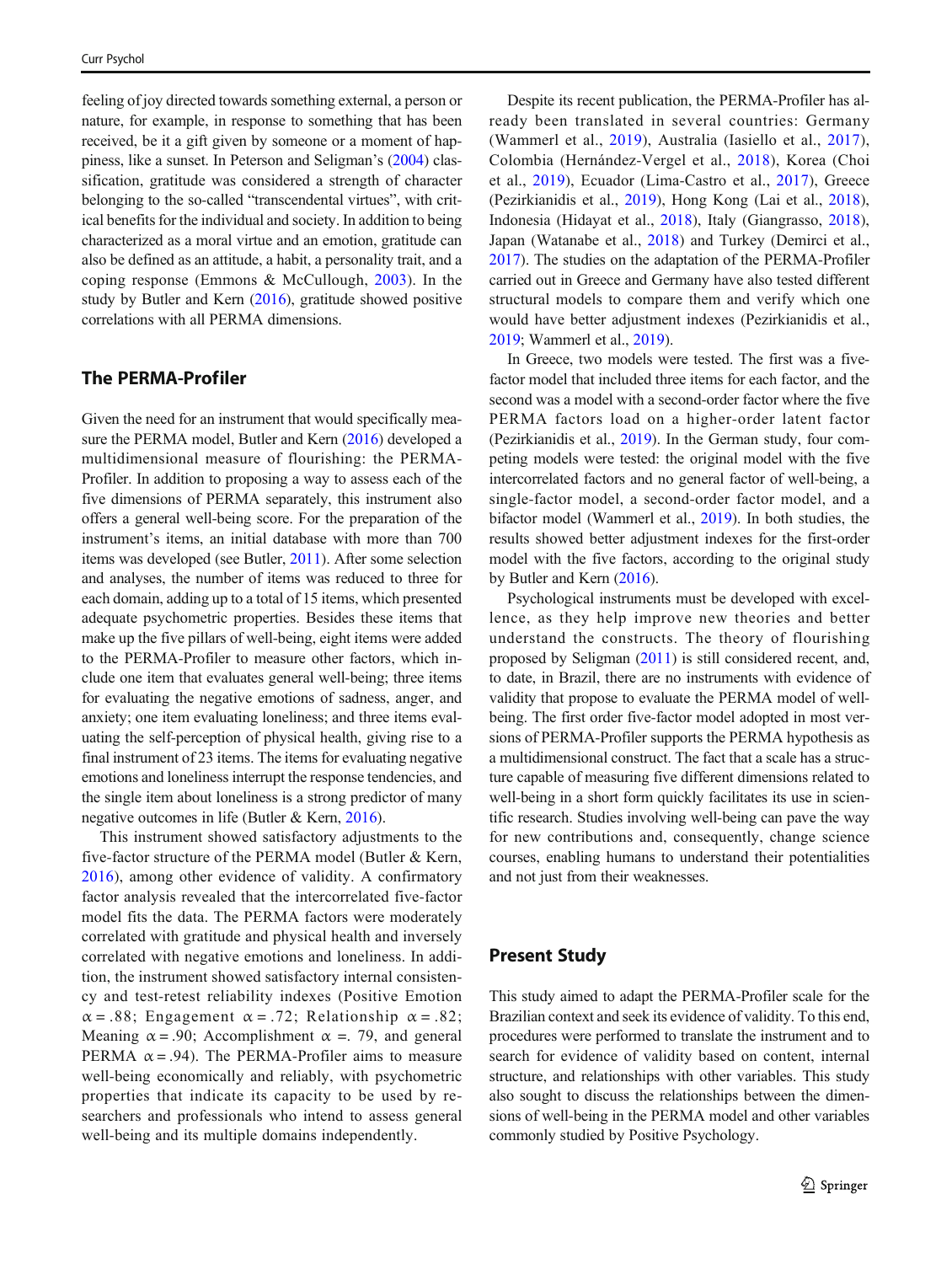## Method

## **Participants**

The participants in this study were 1327 Brazilian adults, with a mean age of 36.1 years  $(SD = 13.1)$ , 69.3% of whom were women, and the other 30.7% were men. The sample included people from all States of the Federation, with 69.7% of respondents being from the Southeast region; 17.7% from the South region; 4.1% from the Northeast region; 3.0% from the Midwest region; and 2.4% from the Northern region of Brazil, in addition to 3.1% of respondents who lived abroad. Of the total number of participants, 1.5% were high school dropouts, 5.4% were high school graduates, 24.6% had not completed college, 13.9% had a bachelor's degree, 11.2% had not completed their postgraduate education, and 43.5% held a graduate degree or higher. Of the total sample, 45.0% of the individuals reported practicing meditation at present, and 64.1% of respondents reported practicing physical exercise at present.

#### **Instruments**

An online questionnaire was made and available on the internet, which presented, on the first page, a free and informed consent form. Upon agreeing to take part in the research, the participants were directed to the questionnaire that contained sociodemographic questions (gender, age, education, marital status, occupation) and questions about the practice of physical exercise and meditation. There was also a question about the level of happiness, formulated as follows: "If you could assess your level of happiness, how would it be?". The participants' response was presented on a continuous bar with two ends, the extreme left being "not happy at all" and the extreme right being "extremely happy".

In addition to these questions, there were scales that assessed subjective well-being, psychological well-being, self-esteem. The scales of gratitude and optimism were inserted at the end of the main questionnaire, in an optional extra section for filling-in. The questionnaire was configured to disallow missing answers to the scales' items and contained control questions in various parts of the questionnaire to monitor the participants' responses (e.g., "This is only a control question, please mark number five.").

PERMA-Profiler Brazil This measure is the version of the original PERMA-Profiler by Butler and Kern ([2016\)](#page-10-0) adapted for Brazil in this study. This initial instrument was developed to measure Seligman's flourishing model (Seligman, [2011](#page-12-0)), considering five dimensions: Positive Emotion, (P), Engagement (E), Relationships (R), Meaning (M), and Accomplishment (A). The instrument consists of 23 items, three items for each PERMA domain, three items for physical health, three items for negative emotions, one for loneliness, and one item for assessing happiness in general. Each item is answered using an 11-point scale, anchored in diversified extremes (e.g., never – always; terrible – excellent, and nothing – completely), depending on the item to which they refer. The closer to 11 the response averages are, the higher the levels of well-being. Butler and Kern still propose a calculation of global well-being, including the five factors (PERMA) and the item for global happiness. Examples of items are as follows: "How often do you feel that you are making progress in achieving your goals?"; "To what extent do you get help and support from others when you need it?"

Satisfaction with Life Scale (Hutz et al., [2014\)](#page-11-0) The Satisfaction with Life Scale is the adapted version for Brazil of the original scale by Diener et al. ([1985\)](#page-10-0). This unifactorial instrument assesses global cognitive aspects of subjective well-being. It consists of five items in the form of statements to be answered on a seven-point agreement scale.

Psychological Well-Being (Machado et al., [2013](#page-11-0)) This measure is the adapted version for Brazil of Ryff and Essex's [\(1992](#page-12-0)) instrument, which assesses the individual's ability to face life's challenges from a psychological functioning perspective. The scale consists of 36 items, divided into six factors: positive relations with others, autonomy, environmental mastery, personal growth, purpose in life, and self-acceptance. Each item is answered using a six-point scale, with  $1 =$  totally disagree, and  $6 =$  totally agree.

Positive and Negative Affect Schedule (PANAS - Zanon & Hutz, [2014\)](#page-12-0) PANAS is an adaptation of the Watson and Clark [\(1994\)](#page-12-0) scale to the Brazilian context. This two-factor scale assesses the frequency and intensity with which individuals experience positive and negative emotions. Each factor, Positive Affect, and Negative Affect, consists of ten adjectives, totaling 20 items. The items are answered on a fivepoint scale,  $1 = \text{very little, and } 5 = \text{extremely, indicating how}$ often individuals believe they have experienced these affects recently.

Rosenberg Self-Esteem Scale (Hutz & Zanon, [2011](#page-11-0)) This measure is an adaptation of the Rosenberg scale (Rosenberg, [1965\)](#page-11-0) for Brazil. This unifactorial scale assesses global selfesteem through 10 items in the form of statements, which participants must consider and state how much they agree with them. The items are answered on a five-point agreement scale, where  $1 = not$  at all, and  $5 =$  extremely.

Gratitude Questionnaire (GQ-6 Brazil - Natividade et al., [2019](#page-11-0)) This measure is an adaptation of the original Gratitude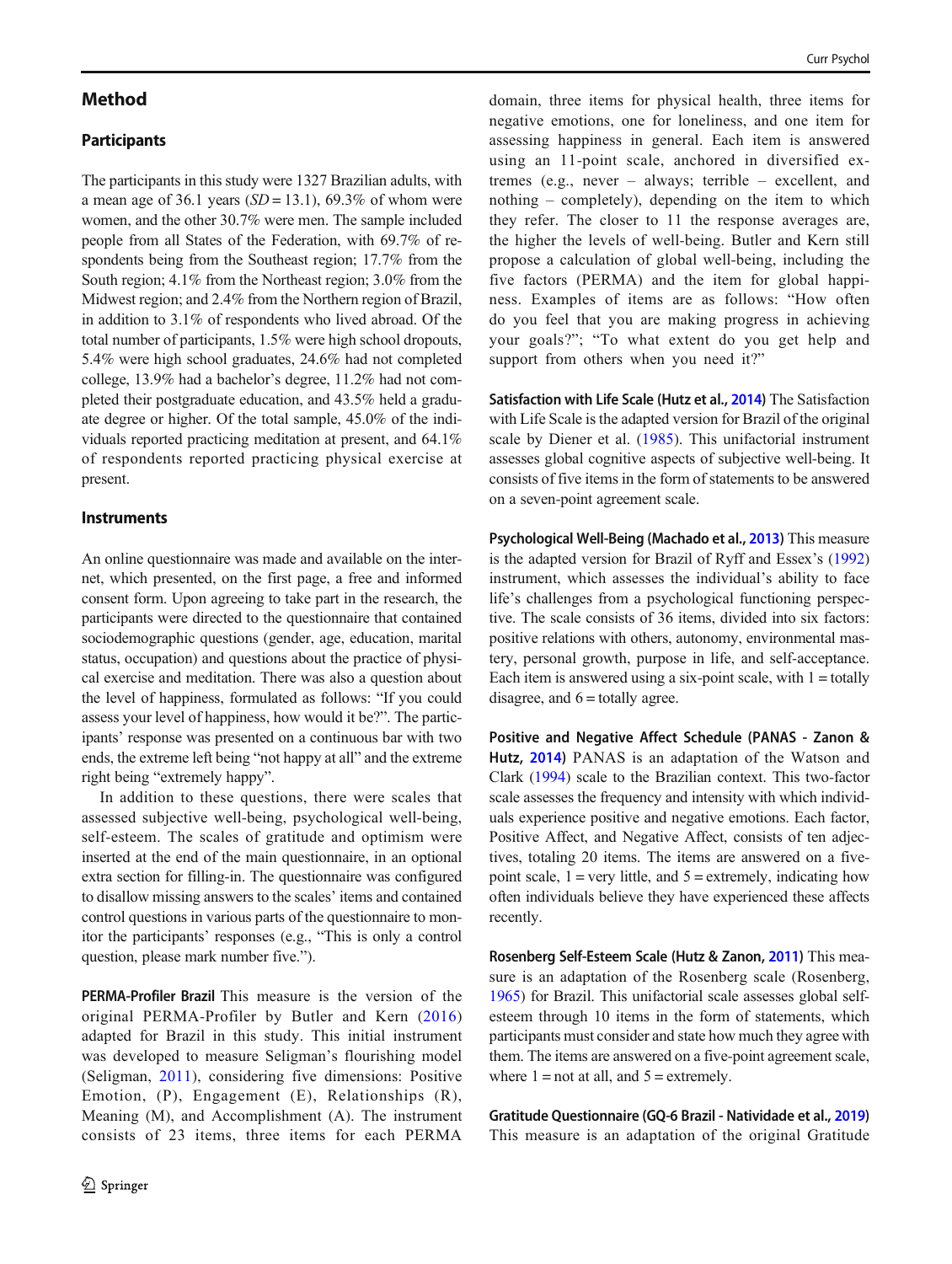Questionnaire - GQ-6 (McCullough et al., [2002](#page-11-0)) to the Brazilian context. The single-factor scale measures a general disposition to feel gratitude. The scale consists of six items in the form of statements where participants indicate how much they agree with them, on a seven-point scale.

Revised Life Orientation Test (LOT-R - Bastianello & Pacico, [2014\)](#page-10-0) This measure is an adaptation of the scale of Scheier et al. ([1994\)](#page-12-0) to Brazil. This one-factor scale assesses dispositional optimism, marked by widespread positive expectations about future events. The ten items are answered on a five-point agreement scale,  $1 =$ strongly disagree, and  $5 =$  strongly agree.

### Procedures

Translation The original version was translated from English into Portuguese, independently, by four translators proficient in English and Portuguese. Two of them were researchers in the area of Psychology and well-being. The translations were compared and synthesized by a fifth researcher experienced in adapting instruments, who also compared the translations with the original English version. The final version was presented to a small group (pilot study, with five people) with sociodemographic characteristics similar to the study's target audience (i.e., university students) to verify the understandability of the items and instructions. After this stage and minor editorial corrections, the research questionnaire was prepared with the final version of PERMA-Profiler Brazil.

Data Collection Participants were recruited by e-mail and by posts on social networks. The invitations explained the survey and provided the link to access the questionnaire. On the first page of the questionnaire, a Free and Informed Consent form was available, complying with all guidelines and regulatory standards for research involving human beings in Brazil. The project followed all research standards with human beings after being approved by the ethics committee of the Federal Hospital of Ipanema, an organization linked to Plataforma Brazil, under protocol number CAAE: 12466419.5.0000.5646.

Analyses Initially, the data were cleaned to exclude wrong answers to the control questions. Throughout the questionnaire, control phrases were included, which made it possible to exclude respondents who did not mark the correct answer. All participants who made a mistake on a control question were excluded from the final analyses.

Then, confirmatory factor analyses were performed in order to search for evidence of validity based on the structure of the instrument. Four models were tested, according to the literature and similar to previous studies (e.g., Pezirkianidis et al., [2019\)](#page-11-0): Model 1 – five PERMA correlated factors explaining their respective items; Model 2 – five first-order PERMA factors explaining their respective items and one second-order factor explaining the five PERMA factors and representing general well-being; Model 3 – five first-order factors from PERMA explaining their respective items and one second-order factor explaining the five factors from PERMA and the item for general happiness; Model 4 – a general well-being factor loading all PERMA items. The fit of the data to the models was verified based on the cut-off values suggested by Hu and Bentler ([1999](#page-11-0)) including chi-squared and degrees of freedom, Robust Tucker-Lewis Index (TLI), Robust Comparative Fit Index (CFI), Goodness of Fit Index (GFI), Robust Root Mean Square Error of Approximation (RMSEA), Akaike Information Criterion (AIC), and Sample-Size Adjusted Bayesian Information Criterion. (BIC). For these analyses, we started with the data covariance matrix, opting for the Robust Maximum Likelihood (MLR) estimator, using the Lavaan package, version 0.6–3 (Rosseel, [2012](#page-12-0)), and the software R, version 3.5.3 (R Core Team, [2019\)](#page-11-0).

In search of evidence of validity based on relationships with other variables, Pearson's correlation coefficients between the PERMA factors and the factors of subjective wellbeing, psychological well-being, gratitude, optimism, self-esteem, and level of happiness were calculated. Group differences were also tested between those practicing and not practicing meditation, and between those practicing and not practicing sports/physical exercise.

### Results

#### Evidence of Validity Based on Internal Structure

To test the structural adequacy of the instrument, confirmatory factor analyses were performed. Four alternative models were tested, the indexes can be seen in Table [1.](#page-5-0) The multivariate normality of the data was not found, Mardia's test,  $p < .05$ . Because of this and to be in accordance with previous studies that tested PERMA models, we used a robust estimator (MLR) in the confirmatory factor analyses (see Gana & Broc, [2019\)](#page-11-0).

The Model 1, see Fig. [1,](#page-5-0) in which the items are explained by five factors of PERMA, as in the original version by Butler and Kern ([2016](#page-10-0)), fit the data better. Among the indexes we can highlighted the CFI =  $0.97$ ; TLI =  $0.96$ ; RMSEA =  $0.06$  $(CI90\% = 0.054 - 0.067)$ . The factorial loads of the items for this Model 1 ranged from .29 to .91, and the correlation between latent factors ranged from .57 (Relationship – Accomplishment) to .88 (Engagement – Meaning). These results can be seen in Table [2.](#page-6-0)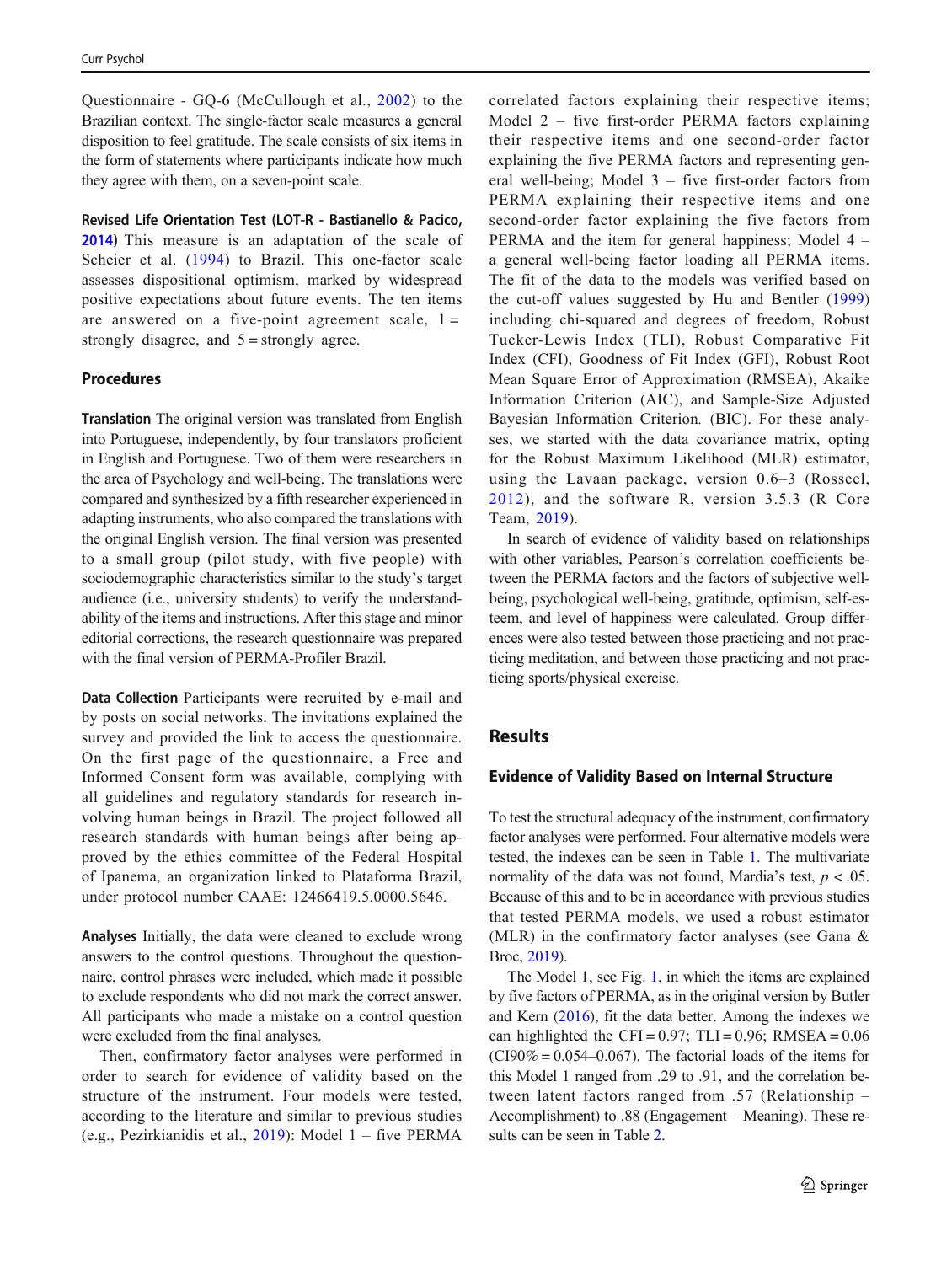<span id="page-5-0"></span>

| Table 1 | Fitting Indexes of the Models Tested |    |              |      |      |       |                 |              |          |          |
|---------|--------------------------------------|----|--------------|------|------|-------|-----------------|--------------|----------|----------|
|         | $\chi^2$                             | df | $\chi^2$ /gl | TLI  | CFI  | GFI   | CI 90% RMSEA    | <b>RMSEA</b> | AIC      | BIC      |
| Model 1 | 354.9                                | 80 | 4.436        | 0.96 | 0.97 | 0.953 | $0.054 - 0.067$ | 0.060        | 74,856.7 | 74,937.2 |
| Model 2 | 488.7                                | 85 | 5.749        | 0.94 | 0.95 | 0.935 | $0.065 - 0.077$ | 0.071        | 75,033.2 | 75,103.7 |
| Model 3 | 633.1                                | 99 | 6.395        | 0.94 | 0.95 | 0.915 | $0.070 - 0.081$ | 0.076        | 78,712.1 | 78,786.6 |
| Model 4 | 1393.8                               | 90 | 15.487       | 0.82 | 0.85 | 0.818 | $0.118 - 0.130$ | 0.124        | 76.310.3 | 76,370.7 |

Model 1 – Five PERMA-Profiler correlated factors explaining their respective items. Model 2 – Five first order PERMA-Profiler factors explaining their respective items, and a second order general well-being factor explaining the five factors. Model 3 – Five first order PERMA-Profiler factors explaining their respective items, and a second order factor explaining the five PERMA factors and the general happiness item. Model 4 – A single factor explaining all PERMA-Profiler items.  $\chi^2$  – chi-square; df – degrees of freedom; TLI – Robust Tucker–Lewis Index; CFI – Robust Comparative Fit Index; GFI – Goodness of Fit Index; RMSEA – Robust Root Mean Square Error of Approximation; CI 90% RMSEA – Confidence interval of 90%; AIC – Akaike Information Criterion; BIC – Sample-Size Adjusted Bayesian Information Criterion

## Evidence of Validity Based on Relationships with Other Variables

In search of evidence of validity based on relationships with other variables, we tested the correlations between PERMA, subjective well-being (SWB), psychological well-being (PWB), optimism, gratitude, self-esteem, loneliness, physical health, negative emotions, and the global level of happiness. Table [3](#page-7-0) shows the Pearson correlation coefficients that were found. The significant positive relationships between the Meaning (M) dimension and Satisfaction with Life (SWB),  $r(1276) = .64$ , and between the Positive Emotion (P) dimension and Positive Affect (PANAS),  $r(1276) = .75$ , stand out, as well as the positive relationship between the Accomplishment dimension (A) and the Purpose in Life (PWB) dimension,  $r(1175) = .74$ .

Using Student's t-tests, the instrument's capacity to discriminate between groups of people according to characteristics and habits that were theoretically related to PERMA was also tested. It was found that the instrument was able to differentiate between people who practice meditation and people who do not and between people who practice physical exercise from those who do not, as shown in Tables [4](#page-8-0) and [5.](#page-8-0) Finally, it was found that women  $(M = 7.57; SD = 1.60)$  had higher levels of Engagement than men  $(M = 7.36; SD = 1.47)$ , t  $(1324) =$  $-2.23$ ;  $p < .05$ ;  $d = 0.13$ . The gender difference was also significant in the Relationship dimension, in which women  $(M =$ 7.50;  $SD = 1.83$ ) had higher levels than men  $(M = 7.23; SD =$ 1.89),  $t(1324) = -2.48$ ;  $p < .05$ ;  $d = 0.15$ .

#### Precision Indicators

The calculated Cronbach's alpha coefficients showed satisfactory internal consistency for all factors, ranging from .90 to .76, except for the Engagement factor, in which the alpha was



Fig. 1 The PERMA Profiler's Brazil five-factor model (Model 1). P = Positive Emotion; E = Engagement; R = Relationship; M = Meaning; A = Accomplishment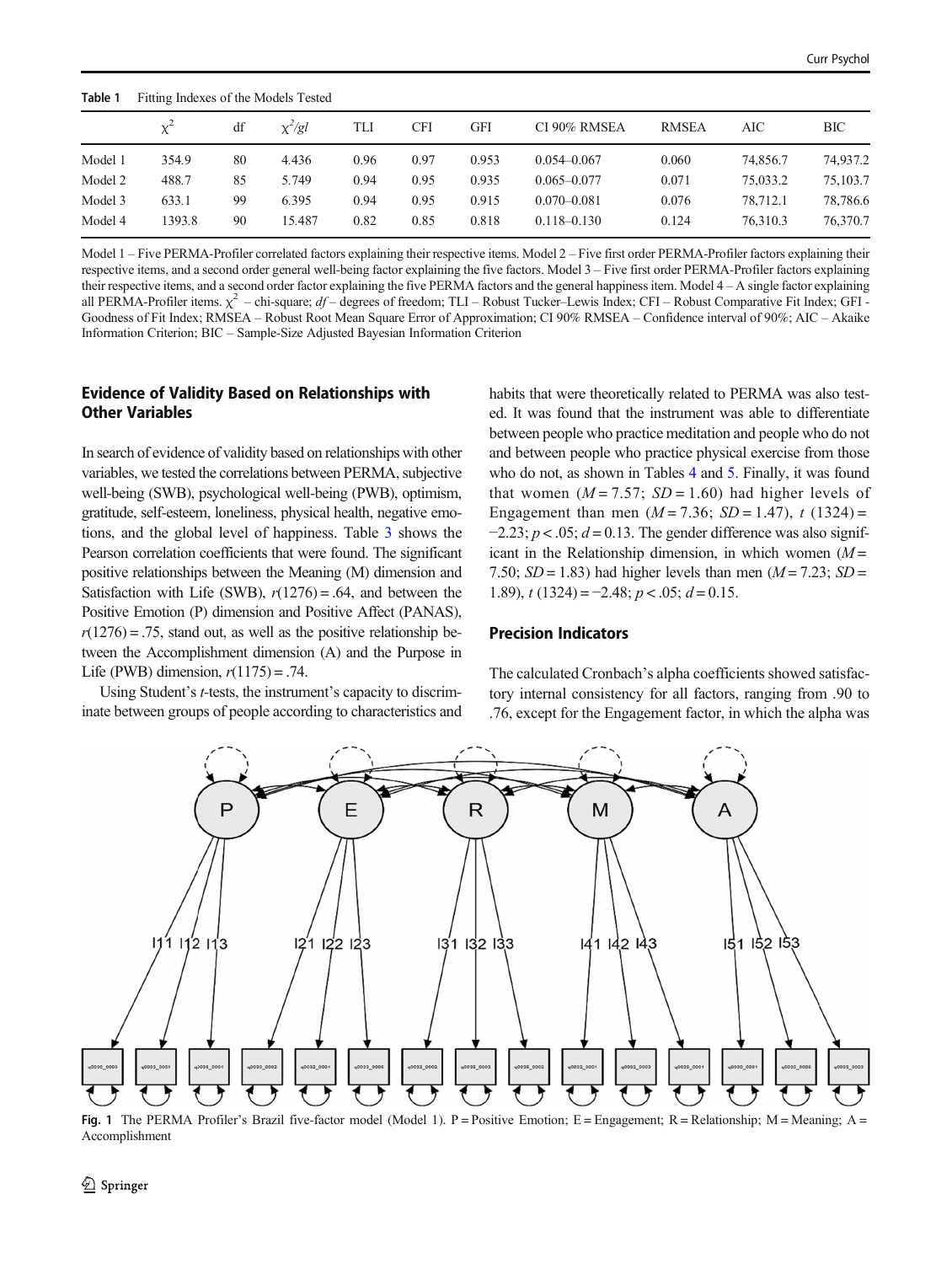<span id="page-6-0"></span>Table 2 Factorial Loads of the Model 1 – Five Intercorrelated Factors, and Correlation among Factors

| Item                   | $\boldsymbol{P}$ | $\cal E$ | $\it R$ | $\cal M$ | $\boldsymbol{A}$ |
|------------------------|------------------|----------|---------|----------|------------------|
| P <sub>1</sub>         | $.87\,$          |          |         |          |                  |
| P <sub>2</sub>         | $.82\,$          |          |         |          |                  |
| P <sub>3</sub>         | .91              |          |         |          |                  |
| $\rm E1$               |                  | .58      |         |          |                  |
| $\mathop{\mathrm{E2}}$ |                  | .85      |         |          |                  |
| E3                     |                  | .29      |         |          |                  |
| R1                     |                  |          | .52     |          |                  |
| R2                     |                  |          | .81     |          |                  |
| R3                     |                  |          | .84     |          |                  |
| M1                     |                  |          |         | $.88\,$  |                  |
| M <sub>2</sub>         |                  |          |         | .85      |                  |
| M3                     |                  |          |         | .71      |                  |
| A1                     |                  |          |         |          | .90              |
| A2                     |                  |          |         |          | .87              |
| A3                     |                  |          |         |          | .53              |
| ${\bf P}$              |                  |          |         |          |                  |
| $\mathbf E$            | $.87\,$          |          |         |          |                  |
| ${\mathbb R}$          | $.80\,$          | .64      |         |          |                  |
| M                      | .82              | $.88\,$  | .69     |          |                  |
| $\boldsymbol{\rm{A}}$  | .73              | .79      | .57     | .83      |                  |

 $P = Positive$  Emotion factor;  $E = Engagement$  factor;  $R = Relationship$ factor;  $M =$  Meaning factor;  $A =$  Accomplishment factor

.59. The Guttman and McDonald reliability indexes were also calculated for all PERMA dimensions and showed the following results: Positive emotion - Guttman  $\lambda$ 6 = .86 and McDonald  $\Omega = .90$ , Engagement -  $\lambda$ 6 = .52 and  $\Omega = .62$ , Relationship -  $\lambda$ 6 = .71 and  $\Omega$  = .78, Meaning -  $\lambda$ 6 = .80 and  $\Omega = .86$ , and Accomplishment -  $\lambda 6 = .76$  and  $\Omega = .81$ . The general PERMA factor (15 PERMA items plus the general happiness item) presented  $\lambda$ 6 = .94 and  $\Omega$  = .94. The interitem correlations can be seen in Table [6](#page-9-0).

## **Discussion**

The aim of this study was to adapt the PERMA-Profiler flourishing scale (Butler & Kern, [2016\)](#page-10-0) for the Brazilian context. This model was developed in order to test Seligman's model of well-being (Seligman, [2011\)](#page-12-0), as well as to search for evidence of the validity of this instrument. After translating the instrument, its psychometric properties were tested, resulting in a version with satisfactory evidence of validity for Brazil.

Four competing models were used to test the instrument's structure. The first-order five-factor model showed a better fit than the others. Also, the first-order five-factor model offered a better combination between the statistical adjustment of the structure and the theoretical interpretability (Butler & Kern, [2016\)](#page-10-0). Model 4, with a single factor, presented the least adequate adjustment indexes. This model excludes PERMA factors and specifies all items as being explained by a single factor of well-being. The fact that this model was the least suitable for the sample corroborates the multidimensional theory of PERMA. The items also presented adequate factor loads in their respective factors. The strong correlations found between the PERMA factors suggest the interdependent nature of the domains and show that a multidimensional model is the best fit for studying these distinct domains.

Although the PERMA-Profiler provides a global score for well-being, Butler and Kern ([2016](#page-10-0)) suggest that the multidimensional structure of the measure should be maintained instead of condensing the answers into a single score. That suggestion is in line with our results, which demonstrated that the factorial solution with the best fit was found in the five intercorrelated PERMA factors (Model 1). The solution with a general factor, although it presented satisfactory indicators, was not the best. According to Butler and Kern, a single score presupposes a one-dimensional measure, when, in fact, the PERMA-Profiler was specifically designed to be multidimensional. In addition, while it may seem advantageous to have a global well-being score, significant variations between domains are ultimately hidden. For exemple, if a person has a particularly low score in Accomplishment, for example, specific interventions can be used to improve that dimension (Kern et al., [2015\)](#page-11-0).

The Brazilian version of the scale showed satisfactory reliability, with adequate internal consistency indexes, despite the reduced number of items per dimension. Except for the Engagement dimension, the reliability coefficients obtained were above the threshold of .70. Although unsatisfactory, this result of the dimension Engagement did not compromise the goal of this study, and this exception corroborates findings from other adaptations of the PERMA-Profiler and from the instrument's original study (e.g., Butler & Kern, [2016;](#page-10-0) Demirci et al., [2017;](#page-10-0) Giangrasso, [2018;](#page-11-0) Pezirkianidis et al., [2019;](#page-11-0) Wammerl et al., [2019](#page-12-0)). This result possibly indicates that the three items that measure this factor do not correlate well with each other and focus on facets of the engagement experience, which are not homogeneous, but distinctly different, combined with the shortened PERMA-Profiler structure that contained only three items per domain (Wammerl et al., [2019\)](#page-12-0).

The psychometric problems that the engagement factor faces may also be due to the nature of the construct itself. Engagement seems to involve behavioral, cognitive, and emotional dimensions that can make consistent measurement in a succinct measure difficult. Engagement is a term used in different contexts, such as work, school, and society. However, the scale items do not measure what is involved in any specific context, but generally in people's lives. We suggested to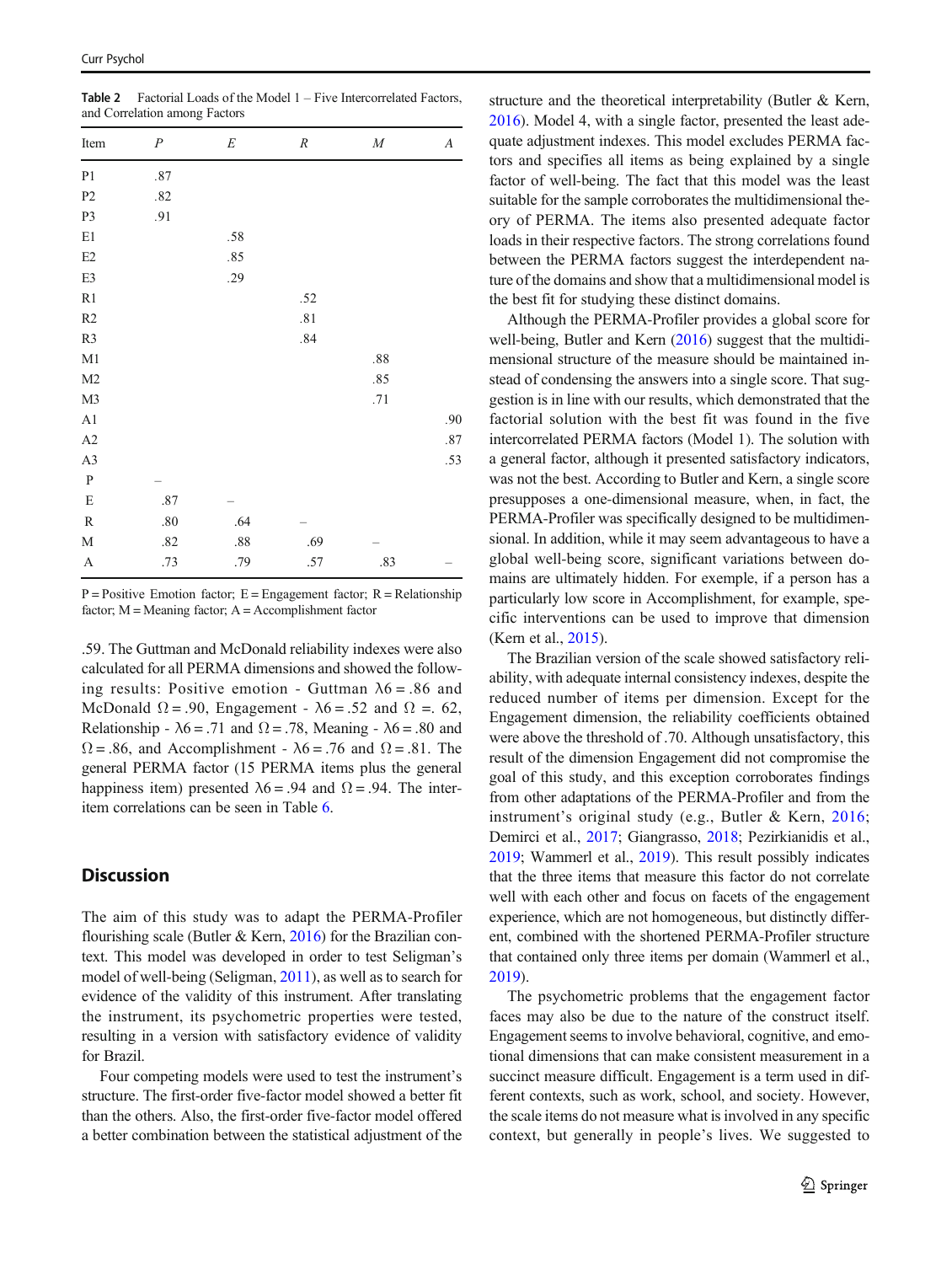<span id="page-7-0"></span>

| Correlations between PERMA-Profile and Other Investi<br>Table 3                                                                                                                                                                                                                                                                                                                                                    |                          |                    |                    |                          |                          |                      | gated Variables     |                    |                    |                     |                  |                 |                     |                     |                     |                    |                    |                   |         |                |                      |  |
|--------------------------------------------------------------------------------------------------------------------------------------------------------------------------------------------------------------------------------------------------------------------------------------------------------------------------------------------------------------------------------------------------------------------|--------------------------|--------------------|--------------------|--------------------------|--------------------------|----------------------|---------------------|--------------------|--------------------|---------------------|------------------|-----------------|---------------------|---------------------|---------------------|--------------------|--------------------|-------------------|---------|----------------|----------------------|--|
|                                                                                                                                                                                                                                                                                                                                                                                                                    | $\overline{\phantom{0}}$ | $\sim$             | $\epsilon$         | 4                        | 5                        | $\circ$              | 7                   | $\infty$           | $\circ$            | $\overline{10}$     | $\equiv$         | $\overline{c}$  | 13                  | $\overline{1}$      | 15                  | $\overline{16}$    | $\overline{17}$    | 18                | 19      | $\overline{c}$ | 22<br>$\overline{c}$ |  |
| (E) Engagement <sup>a</sup><br>1. (P) Positive<br>Emotion <sup>a</sup><br>$\dot{\sim}$                                                                                                                                                                                                                                                                                                                             | $^{***}$ 09.<br>(90)     | (.59)              |                    |                          |                          |                      |                     |                    |                    |                     |                  |                 |                     |                     |                     |                    |                    |                   |         |                |                      |  |
| 3. (R) Relatioship <sup>a</sup>                                                                                                                                                                                                                                                                                                                                                                                    | $5*86$ .                 | $43**$             | (76)               |                          |                          |                      |                     |                    |                    |                     |                  |                 |                     |                     |                     |                    |                    |                   |         |                |                      |  |
| 4. (M) Meaning <sup>a</sup><br>5. (A)                                                                                                                                                                                                                                                                                                                                                                              | $.73**$<br>$.67**$       | $*809.$<br>$57**$  | $.57**$<br>$.47**$ | $.74**$<br>(85)          | (.80)                    |                      |                     |                    |                    |                     |                  |                 |                     |                     |                     |                    |                    |                   |         |                |                      |  |
| Accomplishment <sup>a</sup>                                                                                                                                                                                                                                                                                                                                                                                        |                          |                    |                    |                          |                          |                      |                     |                    |                    |                     |                  |                 |                     |                     |                     |                    |                    |                   |         |                |                      |  |
| Satisfaction with<br>$Lie-SWB^b$<br>Ġ                                                                                                                                                                                                                                                                                                                                                                              | $.66**$                  | $44**$             | .58**              | $.64**$                  | $.62**$                  | (89)                 |                     |                    |                    |                     |                  |                 |                     |                     |                     |                    |                    |                   |         |                |                      |  |
| 7. Positive Affect<br>$\ensuremath{\mathrm{SWB}^{\mathrm{b}}}$                                                                                                                                                                                                                                                                                                                                                     | $.75***$                 | $.59**$            | $.55**$            | $.70**$                  | $.67**$                  | $.62**$              | (.89)               |                    |                    |                     |                  |                 |                     |                     |                     |                    |                    |                   |         |                |                      |  |
| 8. Negative Affect -<br>$\ensuremath{\mathrm{SWB}^\mathrm{b}}$                                                                                                                                                                                                                                                                                                                                                     | $-60**$                  | $-38**$            | $-46**$            | $-.52***$                | $-.46***$                | $-50**$              | $-49**$             | (90)               |                    |                     |                  |                 |                     |                     |                     |                    |                    |                   |         |                |                      |  |
| 9. Positive Relations -<br>PWB <sup>c</sup>                                                                                                                                                                                                                                                                                                                                                                        | $.49**$                  | $.35**$            | $51**$             | $.40**$                  | $.36**$                  | $40**$               | $.46**$             | $-38**$            | (78)               |                     |                  |                 |                     |                     |                     |                    |                    |                   |         |                |                      |  |
| 10. Autonomy<br>$\ensuremath{\mathrm{PWB}^c}\xspace$                                                                                                                                                                                                                                                                                                                                                               | $.33**$                  | $.28**$            | $.14**$            | $.35**$                  | $.33**$                  | $.25**$              | $.33**$             | $-37**$            | $.27**$            | (73)                |                  |                 |                     |                     |                     |                    |                    |                   |         |                |                      |  |
| Mastery - PWB <sup>c</sup><br>11. Environmental                                                                                                                                                                                                                                                                                                                                                                    | $55**$                   | $41**$             | $.38**$            | $.60**$                  | $***89.$                 | $58**$               | $.58**$             | $-.54**$           | $.36**$            | $.40**$             | (.83)            |                 |                     |                     |                     |                    |                    |                   |         |                |                      |  |
| 12. Personal Growth<br>PWB <sup>c</sup>                                                                                                                                                                                                                                                                                                                                                                            | $52***$                  | $47**$             | $35**$             | $.51**$                  | $49**$                   | $47**$               | $.53**$             | $-38**$            | $.39**$            | $.30**$             | $42**$           | (75)            |                     |                     |                     |                    |                    |                   |         |                |                      |  |
| $\mathbf{I}$<br>13. Purpose in Life<br>PW <sub>B</sub> <sup>c</sup>                                                                                                                                                                                                                                                                                                                                                | $**88.$                  | $.56**$            | $.47**$            | $.78**$                  | $74**$                   | $***89$ .            | $.73***$            | $-53**$            | $.44**$            | $.39***$            | $**89$ .         | $.63**$         | (.86)               |                     |                     |                    |                    |                   |         |                |                      |  |
| 14. Self-Acceptance<br>$\ensuremath{\mathrm{PWB}^c}\xspace$                                                                                                                                                                                                                                                                                                                                                        | $.75***$                 | $50**$             | $54**$             | $.74***$                 | $.71***$                 | $.74***$             | $.71**$             | $-.62**$           | $.49***$           | $44**$              | $.67***$         | $\ast\ast09$    | $.82***$            | (89)                |                     |                    |                    |                   |         |                |                      |  |
| 15. Gratitude <sup>d</sup>                                                                                                                                                                                                                                                                                                                                                                                         | $.58**$                  | $.42**$            | $.53***$           | $.53**$                  | $^{**}$ + $\!60^{\circ}$ | $.54***$             | $.52***$            | $-30**$            | $.47**$            | $.26***$            | $.39**$          | $50**$          | $.57***$            | $.58**$             | (.80)               |                    |                    |                   |         |                |                      |  |
| 16. Optimism <sup>d</sup>                                                                                                                                                                                                                                                                                                                                                                                          | $5*89$ .                 | $45**$             | $47**$             | $.57**$                  | $53**$                   | $\ddot{v}$<br>$.53*$ | 58**                | $-53**$            | $.42**$            | $.38**$             | $50**$           | $47**$          | .65**               | $.70**$             | $.57**$             | (81)               |                    |                   |         |                |                      |  |
| 17. Self-esteem <sup>e</sup>                                                                                                                                                                                                                                                                                                                                                                                       | $.70**$                  | $.51**$            | $50**$             | $.72**$                  | $**88.$                  | $.64**$              | $*80.66$            | $-64**$            | $.46**$            | $.47**$             | **59′            | $.54***$        | $.76**$             | $.85**$             | $.53**$             | $.71**$            | (90)               |                   |         |                |                      |  |
| 18. Happiness level <sup>f</sup>                                                                                                                                                                                                                                                                                                                                                                                   | $.75***$                 | $.47**$            | $.62**$            | $.62**$                  | $.54**$                  | $.63**$              | $.65**$             | $-.52**$           | $.37**$            | $.21**$             | $48**$           | 45**            | .59**               | $.66**$             | $.47**$             | $.53**$            | $^{***}09$         |                   |         |                |                      |  |
| 20. Physical Health<br>19. Loneliness <sup>a</sup>                                                                                                                                                                                                                                                                                                                                                                 | $-.43**$<br>$^{**}9**$   | $-24**$<br>$.33**$ | $-44**$<br>$40**$  | $-.33**$<br>$.48**$      | $-.29**$<br>$45**$       | $-36**$<br>$43**$    | $-.36**$<br>$.42**$ | $-41**$<br>$.40**$ | $-36**$<br>$.26**$ | $-21**$<br>$.25***$ | $-31**$<br>.46** | $-21**$<br>29** | $-.33**$<br>$.43**$ | $-39**$<br>$.48***$ | $-0.29**$<br>$32**$ | $-34**$<br>$.34**$ | $-39**$<br>$.51**$ | $-38**$<br>$40**$ | $-23**$ | (.89)          |                      |  |
| PERMA <sup>a</sup>                                                                                                                                                                                                                                                                                                                                                                                                 |                          |                    |                    |                          |                          |                      |                     |                    |                    |                     |                  |                 |                     |                     |                     |                    |                    |                   |         |                |                      |  |
| 21. Negative<br>PERMA <sup>ª</sup><br>Emotions                                                                                                                                                                                                                                                                                                                                                                     | $30**$                   | $-26**$            | $-32**$            | $-.38**$                 | $-32**$                  | $-.37***$            | $-40**$             | $.71**$            | $-35**$            | $-37**$             | $-43**$          | $-29**$         | $-40**$             | $-49**$             | $-28**$             | $-43**$            | $-52**$            | $-43**$           | $.43**$ | $-.36**$       | (0.66)               |  |
| 22. PERMA-16 <sup>ª</sup>                                                                                                                                                                                                                                                                                                                                                                                          | $^{**}$ 89               | $.75**$            | $.77**$            | $\boldsymbol{^{**}}$ 68. | $.83**$                  | $.73**$              | $.79**$             | $-.60**$           | $-.51**$           | $.34***$            | $.64**$          | $.57***$        | $80**$              | $^{\ast\ast08}$     | $.62**$             | $.65**$            | $.76**$            | $.74**$           | $-43**$ | $.53**$        | (93)<br>$-44**$      |  |
| <sup>a</sup> : $n = 1327$ , <sup>b:</sup> $n = 1776$ , <sup>c</sup> : $n = 1715$ , <sup>6</sup> : $n = 671$ , <sup>c</sup> : $n = 1219$ , <sup>f:</sup> $n = 1321$ . SWB = Subjective well-being. PWB = Psychological well-being. Alpha coefficients found in this study are in parentheses on the<br>main diagonal. PERMA-16 General factor with three items for each dimension and one item of general happiness |                          |                    |                    |                          |                          |                      |                     |                    |                    |                     |                  |                 |                     |                     |                     |                    |                    |                   |         |                |                      |  |
| $10. > 4$ **                                                                                                                                                                                                                                                                                                                                                                                                       |                          |                    |                    |                          |                          |                      |                     |                    |                    |                     |                  |                 |                     |                     |                     |                    |                    |                   |         |                |                      |  |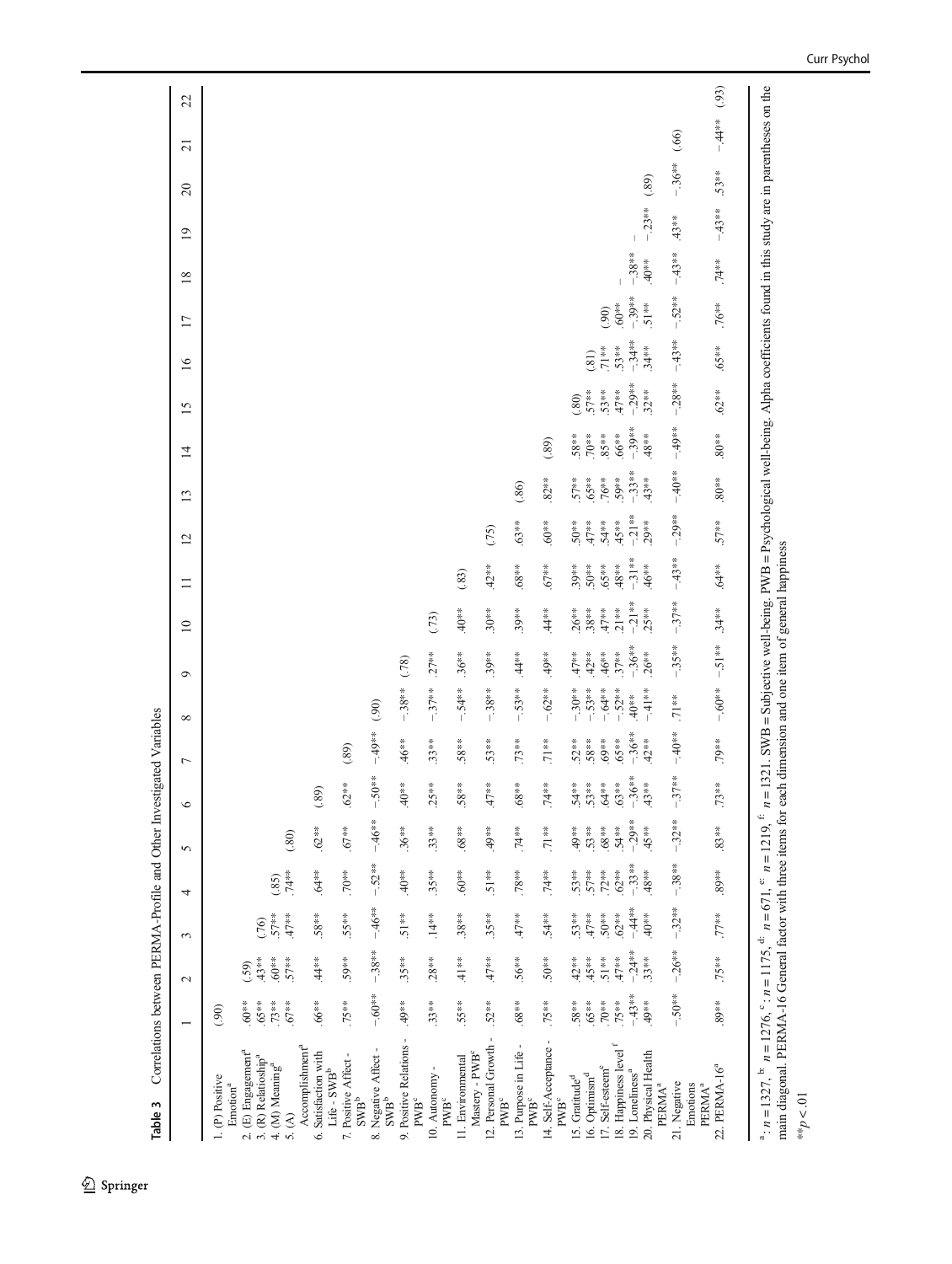|                      | Practice mediation<br>$n = 597$ |      | $n = 730$ | Do not practice meditation | <b>Statistics</b>                        |
|----------------------|---------------------------------|------|-----------|----------------------------|------------------------------------------|
|                      | $\overline{M}$                  | SD   | M         | SD                         |                                          |
| (P) Positive Emotion | 7.54                            | 1.58 | 6.87      | 1.91                       | $t(1324.8)=6.93, p<.001, d=0.38$         |
| (E) Engagement       | 7.73                            | 1.49 | 7.32      | 1.60                       | $t(1325)=4.83, p<.001, d=0.27$           |
| (R) Relationship     | 7.59                            | 1.73 | 7.28      | 1.94                       | $t(1314.9) = 3.13, p < .05, d = 0.17$    |
| (M) Meaning          | 7.86                            | 1.73 | 7.13      | 2.11                       | $t(13,255.0) = 6.93, p < .001, d = 0.38$ |
| (A) Accomplishment   | 7.44                            | 1.68 | 6.89      | 1.84                       | $t(1309.7) = 5.68, p < .001, d=0.31$     |
| PERMA-16             | 7.64                            | 1.36 | 7.10      | 1.55                       | $t(1318.7) = 6.67, p < .001, d=0.37$     |

<span id="page-8-0"></span>Table 4 Mean Differences in PERMA Dimensions between Those Who Practice Meditation and Those Who Do Not

include more items to assess this factor in improved versions of the instrument.

Evidence of validity based on the relationship with other variables was examined by correlation analyses between PERMA, subjective well-being (SWB - satisfaction with life, positive and negative affects), psychological well-being (positive relations with others, autonomy, environmental mastery, personal growth, purpose in life, and self-acceptance), gratitude, self-esteem, and optimism. The Meaning dimension of PERMA was strongly related to Satisfaction with Life, both of which include the feeling that life advances according to a purpose that is worth investing in and that life moves in the desired direction. Likewise, Positive Emotion and Positive Affect were strongly correlated, confirming that contentment, joy, and a sense of positivity are included in both models of well-being.

The correlations found between the dimensions of PERMA and SWB were positive between the Satisfaction with Life and Positive Affect components and negative between the Negative Affect component of the SWB. Regarding the Psychological Well-Being (PWB) model, all of the PERMA factors, and the general PERMA factor, were positively correlated with each of the six dimensions of the PWB, corroborating results found in other studies (Wammerl et al., [2019\)](#page-12-0).

The strong correlation found between the Meaning dimension of PERMA and the Purpose in Life dimension of PWB can be explained by the theoretical proximity between the two constructs. The relationship established between the PERMA model of well-being and other more current models is important evidence that the PERMA-Profiler measures what it proposes.

Self-esteem and optimism are well-studied variables that are known to be associated with high levels of well-being (Hewitt, [2009;](#page-11-0) Matthews & Cook, [2009;](#page-11-0) Paradise & Kernis, [2002\)](#page-11-0). However, few studies have proposed to specifically test the relationships between these two variables and PERMA (Nebrida & Dullas, [2018\)](#page-11-0). The results found for optimism and self-esteem proved to be positive, as expected (e.g., Huppert & So, [2013](#page-11-0); Wrosch & Scheier, [2003](#page-12-0)). The correlations between optimism, Meaning, and Accomplishment can be explained by the concept of optimism. People with high levels of purpose and meaning in life may come to cultivate more widespread positive expectations about the future. The same happens with self-esteem – a possible explanation for the correlation found between self-esteem, Positive emotion, Accomplishment, and the general PERMA factor, for example, is that people who have a favorable attitude towards themselves think they are deserving of having good times and reaching

|  |  |  | Table 5 Mean Differences in PERMA Dimensions between Those Who Practice Physical Exercise and Those Who Do Not |
|--|--|--|----------------------------------------------------------------------------------------------------------------|
|--|--|--|----------------------------------------------------------------------------------------------------------------|

|                      | $n = 850$      | Practice physical exercise | $n = 477$      | Do not practice physical exercise | <b>Statistics</b>               |
|----------------------|----------------|----------------------------|----------------|-----------------------------------|---------------------------------|
|                      | $\overline{M}$ | SD                         | $\overline{M}$ | SD                                |                                 |
| (P) Positive Emotion | 7.38           | 1.64                       | 6.80           | 1.99                              | $t(840.6)=5.35, p<.001, d=0.32$ |
| (E) Engagement       | 7.60           | 1.46                       | 7.32           | 1.73                              | $t(855.5)=2.98, p<.05, d=0.18$  |
| (R) Relationship     | 7.56           | 1.73                       | 7.17           | 2.04                              | $t(862.3)=3.49, p<.001, d=0.20$ |
| (M) Meaning          | 7.68           | 1.81                       | 7.05           | 2.18                              | $t(843.4)=5.43, p<.001, d=0.32$ |
| (A) Accomplishment   | 7.37           | 1.64                       | 6.73           | 1.97                              | $t(845.3)=5.99, p<.001, d=0.35$ |
| PERMA-16             | 7.52           | 1.36                       | 7.02           | 1.66                              | $t(838.7)=5.64, p<.001, d=0.33$ |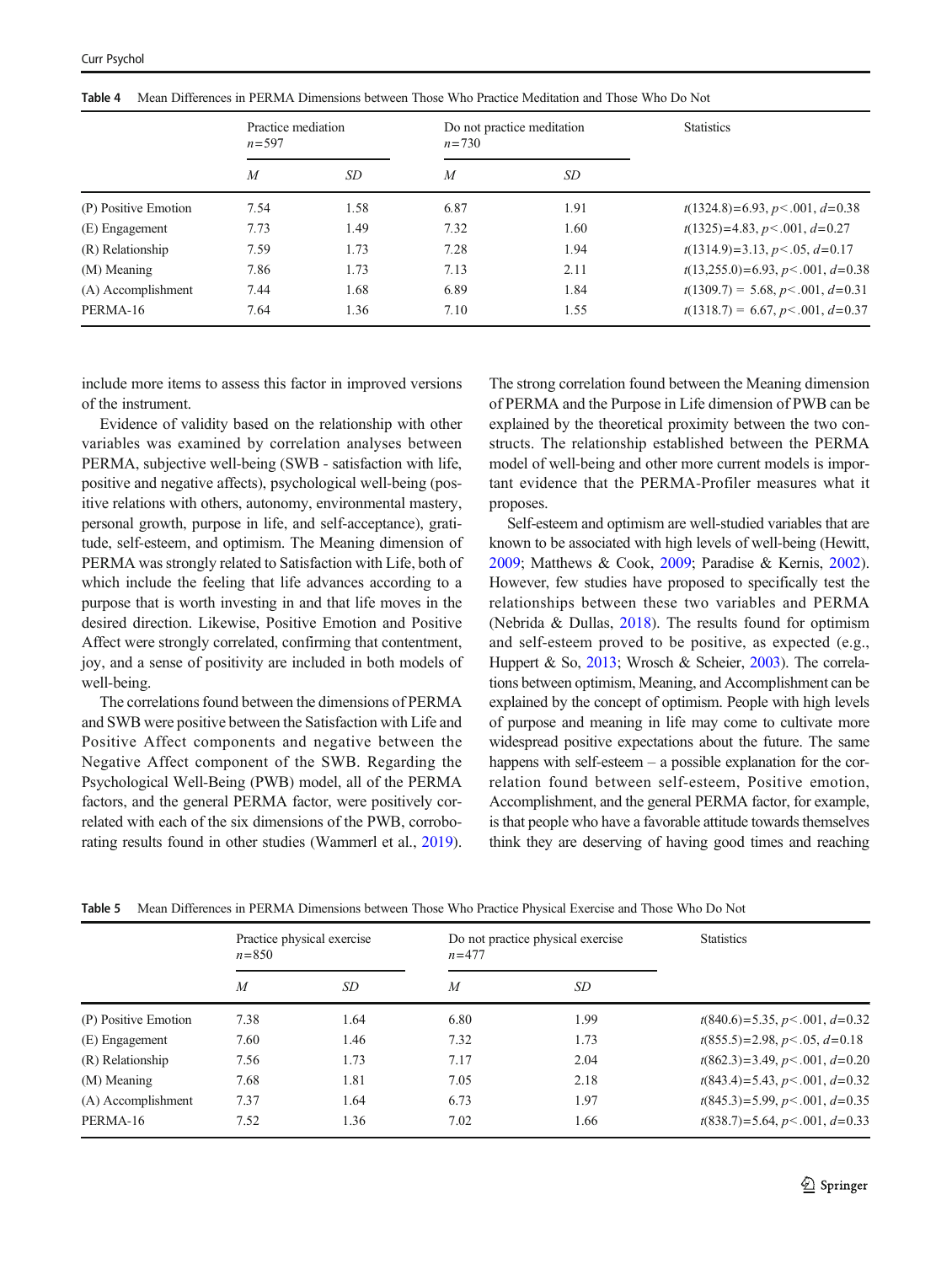<span id="page-9-0"></span>

| Table 6        | Inter-Item Correlations among PERMA Profiler's Brazil Five-Factor Model Items |                |                |     |     |     |                |                |                |     |                |                |     |     |                |
|----------------|-------------------------------------------------------------------------------|----------------|----------------|-----|-----|-----|----------------|----------------|----------------|-----|----------------|----------------|-----|-----|----------------|
|                | P <sub>1</sub>                                                                | P <sub>2</sub> | P <sub>3</sub> | E1  | E2  | E3  | R <sub>1</sub> | R <sub>2</sub> | R <sub>3</sub> | M1  | M <sub>2</sub> | M <sub>3</sub> | A1  | A2  | A <sub>3</sub> |
| P <sub>1</sub> | -                                                                             |                |                |     |     |     |                |                |                |     |                |                |     |     |                |
| P <sub>2</sub> | .73                                                                           |                |                |     |     |     |                |                |                |     |                |                |     |     |                |
| P <sub>3</sub> | .80                                                                           | .73            |                |     |     |     |                |                |                |     |                |                |     |     |                |
| E1             | .42                                                                           | .44            | .38            |     |     |     |                |                |                |     |                |                |     |     |                |
| E2             | .64                                                                           | .65            | .67            | .47 |     |     |                |                |                |     |                |                |     |     |                |
| E3             | .18                                                                           | .21            | .20            | .26 | .27 |     |                |                |                |     |                |                |     |     |                |
| R1             | .35                                                                           | .28            | .39            | .18 | .34 | .16 |                |                |                |     |                |                |     |     |                |
| R <sub>2</sub> | .57                                                                           | .48            | .64            | .31 | .44 | .13 | .38            |                |                |     |                |                |     |     |                |
| R <sub>3</sub> | .55                                                                           | .50            | .64            | .24 | .46 | .14 | .47            | .68            |                |     |                |                |     |     |                |
| M <sub>1</sub> | .60                                                                           | .63            | .66            | .46 | .66 | .21 | .33            | .50            | .50            |     |                |                |     |     |                |
| M <sub>2</sub> | .58                                                                           | .60            | .64            | .45 | .63 | .23 | .32            | .49            | .46            | .76 |                |                |     |     |                |
| M <sub>3</sub> | .48                                                                           | .52            | .57            | .38 | .53 | .14 | .26            | .45            | .43            | .62 | .59            |                |     |     |                |
| A1             | .57                                                                           | .58            | .57            | .46 | .58 | .17 | .24            | .44            | .40            | .65 | .62            | .57            |     |     |                |
| A2             | .55                                                                           | .55            | .56            | .45 | .57 | .17 | .27            | .42            | .41            | .63 | .57            | .53            | .78 |     |                |
| A <sub>3</sub> | .36                                                                           | .44            | .38            | .43 | .42 | .07 | .15            | .30            | .24            | .44 | .43            | .40            | .44 | .44 |                |

 $P =$  Positive Emotion items; E = Engagement items; R = Relationship items; M = Meaning items; A = Accomplishment items

professional achievements, which increases their levels of positive emotions. Therefore, subjects may experience events more positively, because they believe they deserve it (Heinonen et al., [2005](#page-11-0)).

Gratitude was positively correlated with all PERMA factors, including the general factor. Other studies have also revealed a strong relationship between gratitude and well-being (e.g., Emmons & McCullough, [2003](#page-10-0)). The correlations found between gratitude and the PERMA dimensions of relationship and meaning can be explained by the relational characteristic of gratitude, or the need to express gratitude to another person or Higher Being (Meaning dimension). In addition, according to the original study, all of the PERMA-Profiler factors showed correlations for the subscales present in the instrument (Butler & Kern, [2016](#page-10-0)), for example, loneliness and negative emotions – negative correlations and physical health – positive correlation. The negative correlation between loneliness and the dimensions of PERMA was theoretically expected since loneliness is often accompanied by feelings of abandonment and sadness.

A positive correlation was also found between the participants' self-reported level of happiness, according to their answer to a single question, and their scores in all dimensions of PERMA, including the general PERMA factor. As far as we know, these are the first findings regarding the dimensions of PERMA and the self-reported level of happiness of individuals. The more participants considered themselves to be happy, the higher their scores were on all dimensions of PERMA, including the general PERMA factor. This result may indicate that the personal perception that Brazilians entertain about their happiness is in accordance with the presented theoretical

model. When thinking about their level of happiness, the participants supposedly access the dimensions proposed by PERMA, which maintains the strong correlation between the question being asked and the scale factors. The results of all the correlations tested in this study followed the expected direction, revealing important evidence of validity for the PERMA-Profiler.

Finally, differences between different groups' levels of well-being were tested. Previous studies have shown that women and men do not differ significantly in levels of wellbeing, but women are represented at the extremes of the wellbeing spectrum by experiencing positive and negative emotions more often and with more intensity (Diener & Ryan, [2009\)](#page-10-0). In this study, gender differences were only found in the dimensions of Engagement and Relationship, with women showing higher levels than men. It is not difficult to assume that this may indicate a tendency for women to lose track of time when doing something they enjoy, as well as to express and perceive good feelings and emotions in their personal relationships.

When analyzing groups of people that practice and do not practice meditation and sports, significant differences were found in all dimensions of PERMA. As expected, people who practice meditation and those who practice sports showed higher levels of well-being. Meditation practice may be a personal resource that allows individuals to mitigate their losses and amplify their gains of well-being throughout life. This would justify the effect size found between people who practice and do not practice meditation in the dimensions of Positive Emotions, Meaning, and the general PERMA factor (Allen et al., [2017](#page-10-0)). The effect size found for the Accomplishment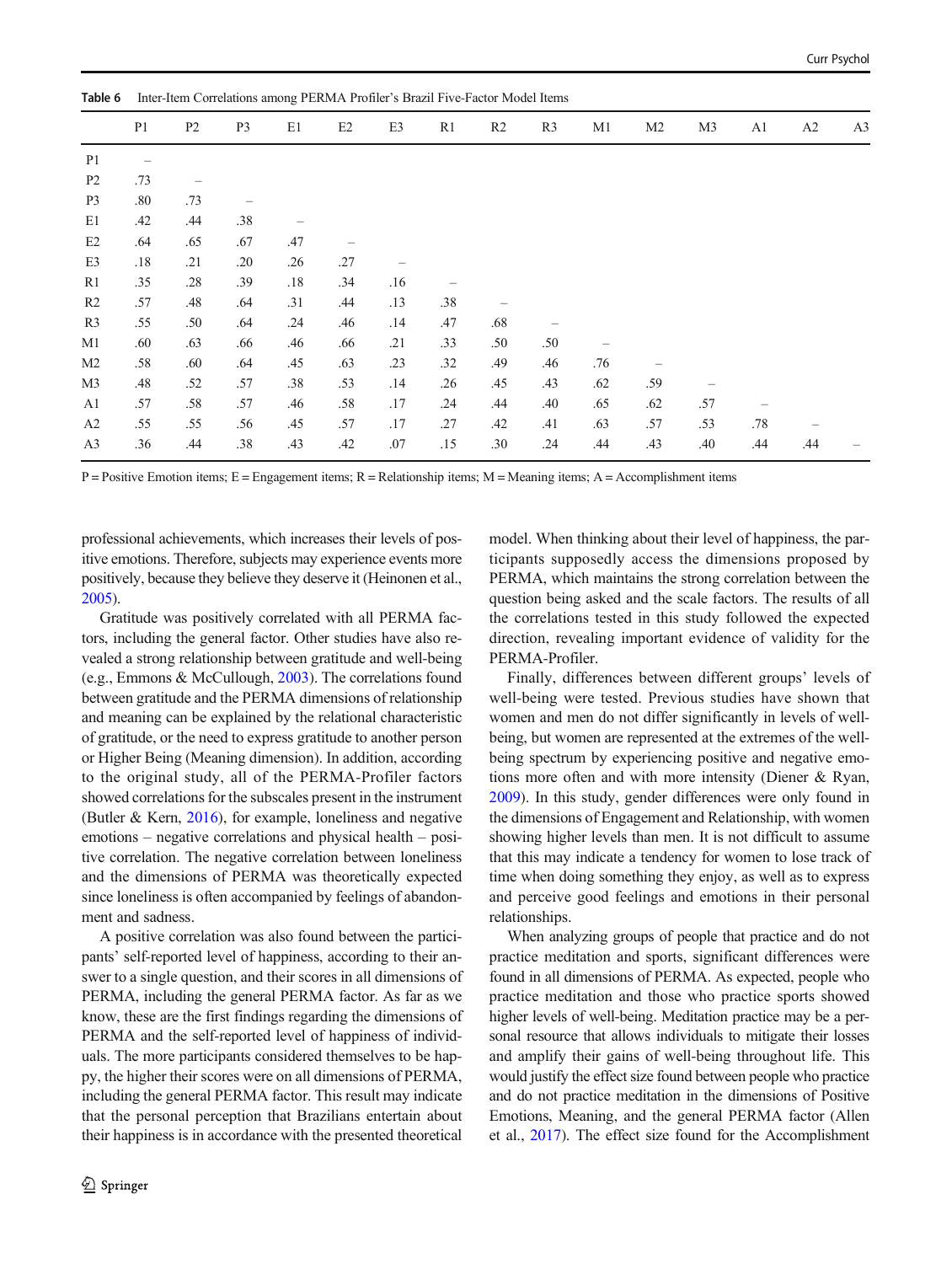<span id="page-10-0"></span>factor between those who practice and do not practice sports can be understood by considering the goals that were established and achieved during the practice of the sport, as well as considering the possibility of a victory depending on the modality. It is expected that groups with a higher Accomplishment factor tend to advance towards goals and achieve results. This usually leads to a personal feeling of Accomplishment, which is very common in sports. Furthermore, it is known that the practice of sports and physical activities can promote positive experiences, well-being, and health (Gould et al., [2002](#page-11-0); Lundqvist, [2011](#page-11-0); Tracey & Elcombe, [2004\)](#page-12-0).

Despite the promising results of this study, it is necessary to draw attention to one of its main limitations of having a sample defined by convenience. The sample's education level was predominantly composed of individuals who had completed a postgraduate education, a characteristic that is not representative of the Brazilian population. Other limitations need to be mentioned, such as the absence of a test-retest reliability exam and the engagement subscale's findings. For future studies, besides covering those limitations, we suggest that relationships with opposing concepts, such as depression, and with other positive variables such as hope, resilience, and forgiveness could be investigated; and that the relationship of the PERMA factors could be explored in conjunction with the personality and age characteristics of the participants.

In short, the first-order five-factor model adopted in the Brazilian version of the PERMA-Profiler endorses the PERMA hypothesis as a multidimensional construct. The fact that the scale has a structure capable of measuring five different dimensions related to well-being in a short time facilitates its use in scientific research. The results of the present study indicate that the PERMA-Profiler scale is an instrument with suitable evidence of validity and reliability to be used in the Brazilian context. It can be tested and applied in different contexts, such as those related to organization, education, health, and scientific research.

Data Availability The datasets generated during and/or analyzed during the current study are available from the corresponding author on reasonable request.

**Declarations** The publisher will not be held legally responsible should there be any claims for compensation.

The research was submitted to evaluation of a Brazilian ethical committee and considered appropriate.

Informed Consent Informed consent was obtained from all individual participants included in the study.

Conflict of Interest We as authors have no conflicts of interest to disclose.

#### References

- Allen, T, D., Henderson, T, G., Mancini, V, S., & French, K, A. (2017). Mindfulness and meditation practice as moderators of the relationship between age and subjective well-being among working adults. Mindfulness, 8(4), 1055–1063. [https://doi.org/10.1007/s12671-017-](https://doi.org/10.1007/s12671-017-0681-6) [0681-6](https://doi.org/10.1007/s12671-017-0681-6).
- Bastianello, M, R., & Pacico, J, C. (2014). Otimismo [Optimism]. In Avaliação em psicologia positiva (pp. 95–100). Porto Alegre, RS: Artmed
- Blascovich, J., & Tomaka, J. (1991). Measures of self-esteem. In J. P. Robinson, P. R. Shaver, & L. S. Wrightsman (Eds.), Measures of Personality and Social Psychological Attitudes (pp. 115-160), I. San Diego, CA: Academic Press. [https://doi.org/10.1016/B978-0-12-](https://doi.org/10.1016/B978-0-12-590241-0.50008-3) [590241-0.50008-3](https://doi.org/10.1016/B978-0-12-590241-0.50008-3).
- Butler, J. (2011). Measuring facets of human flourishing: Developing the well-being theory questionnaire. (Unpublished master's thesis). Philadelphia: University of Pennsylvania.
- Butler, J., & Kern, M, L. (2016). The PERMA-profiler: A brief multidimensional measure of flourishing. International Journal of Wellbeing, 6(3), 1–48. [https://doi.org/10.5502/ijw.v6i3.526.](https://doi.org/10.5502/ijw.v6i3.526)
- Carver, C, S., Scheier, M, F., & Segerstrom, S, C. (2010). Optimism. Clinical Psychology Review, 30(7), 879–89.[https://doi.org/10.](https://doi.org/10.1016/j.cpr.2010.01.006) [1016/j.cpr.2010.01.006.](https://doi.org/10.1016/j.cpr.2010.01.006)
- Choi, S, P., Suh, C., Yang, J, W., Ye, B, J., Lee, C, K., Son, B, C., & Choi, M. (2019). Korean translation and validation of the workplace positive emotion, engagement, relationships, meaning, and accomplishment PERMA-profiler. Annals of Occupational and Environmental Medicine, 31(1).[https://doi.org/10.35371/aoem.](https://doi.org/10.35371/aoem.2019.31.e17) [2019.31.e17.](https://doi.org/10.35371/aoem.2019.31.e17)
- Cooke, P, J., Melchert, T, P., & Connor, K. (2016). Measuring well-being. The Counseling Psychologist, 44(5), 730-757[.https://doi.](https://doi.org/10.1177/0011000016633507) [org/10.1177/0011000016633507](https://doi.org/10.1177/0011000016633507).
- Demirci, İ., Ekşi, H., Dinçer, D., & Kardaş, S. (2017). Beş boyutlu iyi oluş modeli: PERMA Ölçeği Türkçe Formunun geçerlik ve güvenirliği [five-dimensional model of well-being: The validity and reliability of Turkish version of PERMA-profiler]. The Journal of Happiness & Well-Being, 5(1), 60–77
- Diener, E. (1984). Subjective well-being. Psychological Bulletin, 95(3), 542[.https://doi.org/10.1037/0033-2909.95.3.542](https://doi.org/10.1037/0033-2909.95.3.542), 575
- Diener, E., & Ryan, K. (2009). Subjective well-being: A general overview. South Africa Journal of Psychology, 39(4), 391-406. [https://](https://doi.org/10.1177/008124630903900402) [doi.org/10.1177/008124630903900402](https://doi.org/10.1177/008124630903900402).
- Diener, E., Emmons, R, A., Larsen, R, J., & Griffin, S. (1985). The satisfaction with life scale. Journal of Personality Assessment, 49(1), 71–75.[https://doi.org/10.1207/s15327752jpa4901\\_13.](https://doi.org/10.1207/s15327752jpa4901_13)
- Diener, E., Scollon, C. N., & Lucas, R. E. (2003). The evolving concept of subjective well-being: the multifaceted nature of happiness. Advances in Cell Aging and Gerontology, 15, 187-219. [https://](https://doi.org/10.1016/S1566-3124(03)15007-9) [doi.org/10.1016/S1566-3124\(03\)15007-9.](https://doi.org/10.1016/S1566-3124(03)15007-9)
- Diener, E., Oishi, S., & Tay, L. (2018). Advances in subjective well-being research. Nature Human Behaviour, 2(4), 253–260. [https://doi.org/](https://doi.org/10.1038/s41562-018-0307-6) [10.1038/s41562-018-0307-6.](https://doi.org/10.1038/s41562-018-0307-6)
- Emmons, R, A. (2004). The psychology of gratitude: An introduction. In R. A. Emmons & M. E. McCullough (Eds.), Series in Affective Science. The Psychology of Gratitude (pp. 3-16). Oxford University Press.[https://doi.org/10.1093/acprof:oso/](https://doi.org/10.1093/acprof:oso/9780195150100.003.0001) [9780195150100.003.0001.](https://doi.org/10.1093/acprof:oso/9780195150100.003.0001)
- Emmons, R, A., & McCullough, M, E. (2003). Counting blessings versus burdens: An experimental investigation of gratitude and subjective well-being in daily life. Journal of Personality and Social Psychology, 84(2), 377–389[.https://doi.org/10.1037/0022-3514.84.](https://doi.org/10.1037/0022-3514.84.2.377) [2.377.](https://doi.org/10.1037/0022-3514.84.2.377)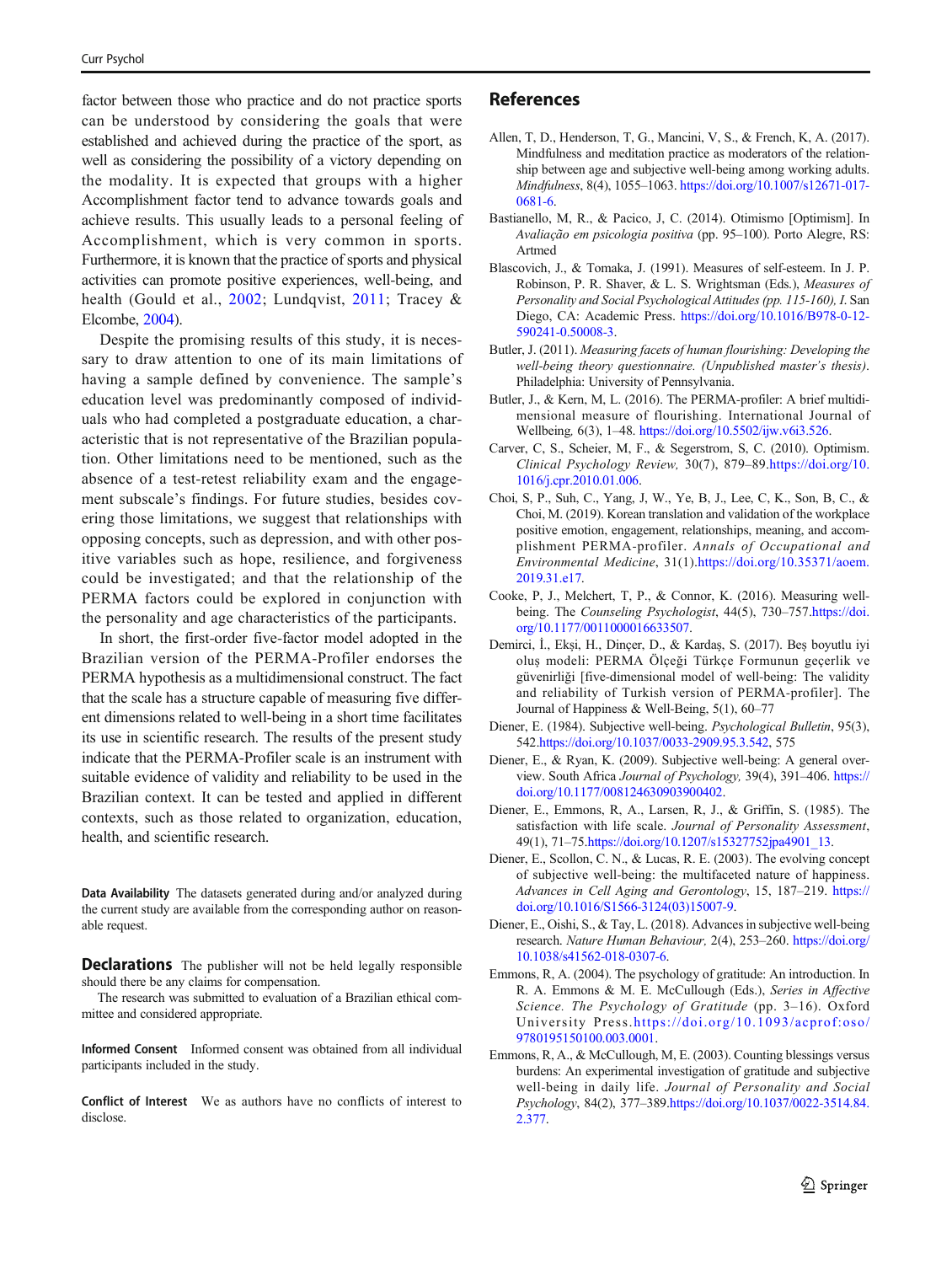- <span id="page-11-0"></span>Fredrickson, B, L. (2000). Cultivating positive emotions to optimize health and well-being. Prevention & Treatment, 3(1). [https://doi.](https://doi.org/10.1037/1522-3736.3.1.31a) [org/10.1037/1522-3736.3.1.31a](https://doi.org/10.1037/1522-3736.3.1.31a).
- Fredrickson, B, L. (2001). The role of positive emotions in positive psychology. American Psychologist, 56, 218–226[.https://doi.org/10.](https://doi.org/10.1037//0003-066X.56.3.218) [1037//0003-066X.56.3.218](https://doi.org/10.1037//0003-066X.56.3.218).
- Fredrickson, B, L. (2006). Unpacking positive emotions: Investigating the seeds of human flourishing. The Journal of Positive  $Psychology, 1, 57-59. <https://doi.org/10.1080/>$  $Psychology, 1, 57-59. <https://doi.org/10.1080/>$  $Psychology, 1, 57-59. <https://doi.org/10.1080/>$ [17439760500510981](https://doi.org/10.1080/17439760500510981).
- Fredrickson, B, L., & Losada, M, F. (2005). Positive affect and the complex dynamics of human flourishing. American Psychologist, 60(7), 678–686. [https://doi.org/10.1037/0003-066x.60.7.678.](https://doi.org/10.1037/0003-066x.60.7.678)
- Gana, K., & Broc, G. (2019). Structural equation modeling with Lavaan. London: ISTE Ltd..
- Giangrasso, B. (2018). Psychometric properties of the PERMA-profiler as hedonic and eudaimonic well-being measure in an Italian context. Current Psychology. 1–10. [https://doi.org/10.1007/s12144-018-](https://doi.org/10.1007/s12144-018-0040-3) [0040-3](https://doi.org/10.1007/s12144-018-0040-3), 40
- Gould, D., Dieffenbach, K., & Moffett, A. (2002). Psychological characteristics and their development in Olympic champions. Journal of Applied Sport Psychology, 14(3), 172–204. [https://doi.org/10.1080/](https://doi.org/10.1080/10413200290103482) [10413200290103482](https://doi.org/10.1080/10413200290103482).
- Heinonen, K., Räikkönen, K., & Keltikangas-Järvinen, L. (2005). Selfesteem in early and late adolescence predicts dispositional optimism–pessimism in adulthood: A 21-year longitudinal study. Personality and Individual Differences, 39(3), 511-521[.https://doi.](https://doi.org/10.1016/j.paid.2005.01.026) [org/10.1016/j.paid.2005.01.026.](https://doi.org/10.1016/j.paid.2005.01.026)
- Hernández-Vergel, V., Prada-Núñez, R., & Hernández-Suárez, C, A. (2018). Adaptación del perfil PERMA de bienestar subjetivo para adultos mayores institucionalizados colombianos [Adaptation of the PERMA profile of subjective well-being for Colombian institutionalized older adults]. Revista Ciencia y Cuidado, 15(1), 83-97.[https://](https://doi.org/10.22463/17949831.1235) [doi.org/10.22463/17949831.1235](https://doi.org/10.22463/17949831.1235).
- Hewitt, J. P. (2009). Self-Esteem. In S. J. Lopez (Ed.), Encyclopedia of positive psychology (pp. 880–886). Malden, MA: Wiley-Blackwell.
- Hidayat, R., Habibi, A., Saad, M., Rashid, M., Mukminin, A., & Idris, W. (2018). Exploratory and confirmatory factor analysis of PERMA for Indonesian students in mathematics education programmes. Pedagogika, 4, 147-165[.https://doi.org/10.15823/p.2018.132.9.](https://doi.org/10.15823/p.2018.132.9)
- Hu, L, T., & Bentler, P, M. (1999). Cutoff criteria for fit indexes in covariance structure analysis: Conventional criteria versus new alternatives. Structural Equation Modeling: A Multidisciplinary Journal, 6(1), 1–55[.https://doi.org/10.1080/10705519909540118](https://doi.org/10.1080/10705519909540118).
- Huppert, F, A., & So, T, T, C. (2013). Flourishing across Europe: Application of a new conceptual framework for defining well-being. Social Indicators Research, 110(3), 837–861[.https://doi.org/10.](https://doi.org/10.1007/s11205-011-9966-7) [1007/s11205-011-9966-7.](https://doi.org/10.1007/s11205-011-9966-7)
- Hutz, C, S., & Zanon, C. (2011). Revisão da adaptação, validação e normatização da Escala de Autoestima de Rosenberg [Review of adaptation, validation and standardization of the Rosenberg Self-Esteem Scale]. Avaliação Psicológica, 10(1), 41–49
- Hutz, C. S., Zanon, C., & Bardagi, M. (2014). Satisfação de Vida. In C. S. Hutz (Ed.), Avaliação em Psicologia Positiva (pp. 43–48). Porto Alegre: Artmed.
- Iasiello, M., Bartholomaeus, J., Jarden, A., & Kelly, G. (2017). Measuring PERMA+ in South Australia, the state of well-being: A comparison with national and international norms. Journal of Positive Psychology and Wellbeing, 1(2), 53–72
- Kern, M, L., Waters, L., Adler, A., & White, M. (2015). A multidimensional approach to measuring well-being in students: Application of the PERMA framework. The Journal of Positive Psychology, 10(3), 262–271.<https://doi.org/10.1080/17439760.2014.936962>.
- Khodarahimi, S. (2013). Hope and flourishing in an Iranian adults sample: Their contributions to the positive and negative emotions.

 $\mathcal{Q}$  Springer

Applied Research Quality of Life, 8, 361–372[.https://doi.org/10.](https://doi.org/10.1007/s11482-012-9192-8) [1007/s11482-012-9192-8.](https://doi.org/10.1007/s11482-012-9192-8)

- Lai, M, K., Leung, C., Kwok, S, Y, C., Hui, A, N, N., Lo, H, H, M., Leung, J, T, Y., & Tam, C, H, L. (2018). A multidimensional PERMA-H positive education model, general satisfaction of school life, and character strengths use in Hong Kong senior primary school students: Confirmatory factor analysis and path analysis using the APASO-II. Frontiers in Psychology, 9. [https://doi.org/10.3389/](https://doi.org/10.3389/fpsyg.2018.01090) [fpsyg.2018.01090.](https://doi.org/10.3389/fpsyg.2018.01090)
- Lent, R, W. (2004). Toward a unifying theoretical and practical perspective on well-being and psychosocial adjustment. Journal of Counseling Psychology, 51(4), 482–509.[https://doi.org/10.1037/](https://doi.org/10.1037/0022-0167.51.4.482) [0022-0167.51.4.482.](https://doi.org/10.1037/0022-0167.51.4.482)
- Lima-Castro, S., Contreras, E, K, P., Quizphe, C, C., & Vélez, M, C. (2017). Adaptation of the PERMA profile in an Ecuadorian sample. Eureka,14(1), 69-83
- Lundqvist, C. (2011). Well-being in competitive sports—The feel-good factor? A review of conceptual considerations of well-being. International Review of Sport and Exercise Psychology, 4(2), 109–127. [https://doi.org/10.1080/1750984x.2011.584067.](https://doi.org/10.1080/1750984x.2011.584067)
- Machado, W, D, L., Bandeira, D, R., & Pawlowski, J. (2013). Validação da psychological well-being scale em uma amostra de estudantes universitários [validation of the psychological well-being scale in an undergraduate student's sample]. Avaliação Psicológica, 12(2), 263–272
- Matthews, E, E., & Cook, P, F. (2009). Relationships among optimism, well-being, self-transcendence, coping, and social support in women during treatment for breast cancer. Psycho-Oncology: Journal of the Psychological, Social and Behavioral Dimensions of Cancer, 18(7), 716-726.[https://doi.org/10.1002/pon.1461.](https://doi.org/10.1002/pon.1461)
- McCullough, M, E., Emmons, R, A., & Tsang, J, A. (2002). The grateful disposition: A conceptual and empirical topography. Journal of Personality and Social Psychology, 82(1), 112-127[.https://doi.org/](https://doi.org/10.1037/0022-3514.82.1.112) [10.1037/0022-3514.82.1.112.](https://doi.org/10.1037/0022-3514.82.1.112)
- Natividade, J, C., Carvalho, N, M., Londero-Santos, A., Carvalho, T, F., Santos, L, S., & Fagundes, L, S. (2019). Gratidão no contexto brasileiro: Mensuração e relações com personalidade e bem-estar [Gratitude in the Brazilian context: Measurement and relationships with personality and well-being]. Avaliação Psicológica, 18(4), 400-410.[https://doi.org/10.15689/ap.2019.1804.18712.08.](https://doi.org/10.15689/ap.2019.1804.18712.08)
- Nebrida, J, D., & Dullas, A. (2018). "I'm perfectly imperfect": Exploring the relationship between PERMA model of well-being with selfesteem among persons with disabilities. International Journal of Research, 7(2), 27–44[.https://doi.org/10.5861/ijrsp.2018.3005.](https://doi.org/10.5861/ijrsp.2018.3005)
- Padhy, M., Rana, S., & Mishra, M. (2011). Self esteem and subjective well-being: Correlates of academic achievement of students. Research Journal of Social Science & Management, 1(7), 148–156
- Paradise, A, W., & Kernis, M, H. (2002). Self-esteem and psychological well-being: Implications of fragile self-esteem. Journal of Social and Clinical Psychology, 21(4), 345–361[.https://doi.org/10.1521/](https://doi.org/10.1521/jscp.21.4.345.22598) [jscp.21.4.345.22598.](https://doi.org/10.1521/jscp.21.4.345.22598)
- Peterson, C., & Seligman, M. E. P. (2004). Character strengths and virtues: A handbook and classification. Washington, DC: American Psychological Association.
- Pezirkianidis, C., Stalikas, A., Lakioti, A., & Yotsidi, V. (2019). Validating a multidimensional measure of well-being in Greece: Translation, factor structure, and measurement invariance of the PERMA profiler. Current Psychology, 1–18. [https://doi.org/10.](https://doi.org/10.1007/s12144-019-00236-7) [1007/s12144-019-00236-7.](https://doi.org/10.1007/s12144-019-00236-7)
- R Core Team. (2019). R: A language and environment for statistical computing. Vienna: R Foundation for Statistical Computing.
- Roscoe, L, J. (2009). Wellness: A review of theory and measurement for counselors. Journal of Counseling & Development, 87(2), 216– 226[.https://doi.org/10.1002/j.1556-6678.2009.tb00570.x](https://doi.org/10.1002/j.1556-6678.2009.tb00570.x).
- Rosenberg, M. (1965). Society and the adolescent self-image. Princeton: Princeton University Press.